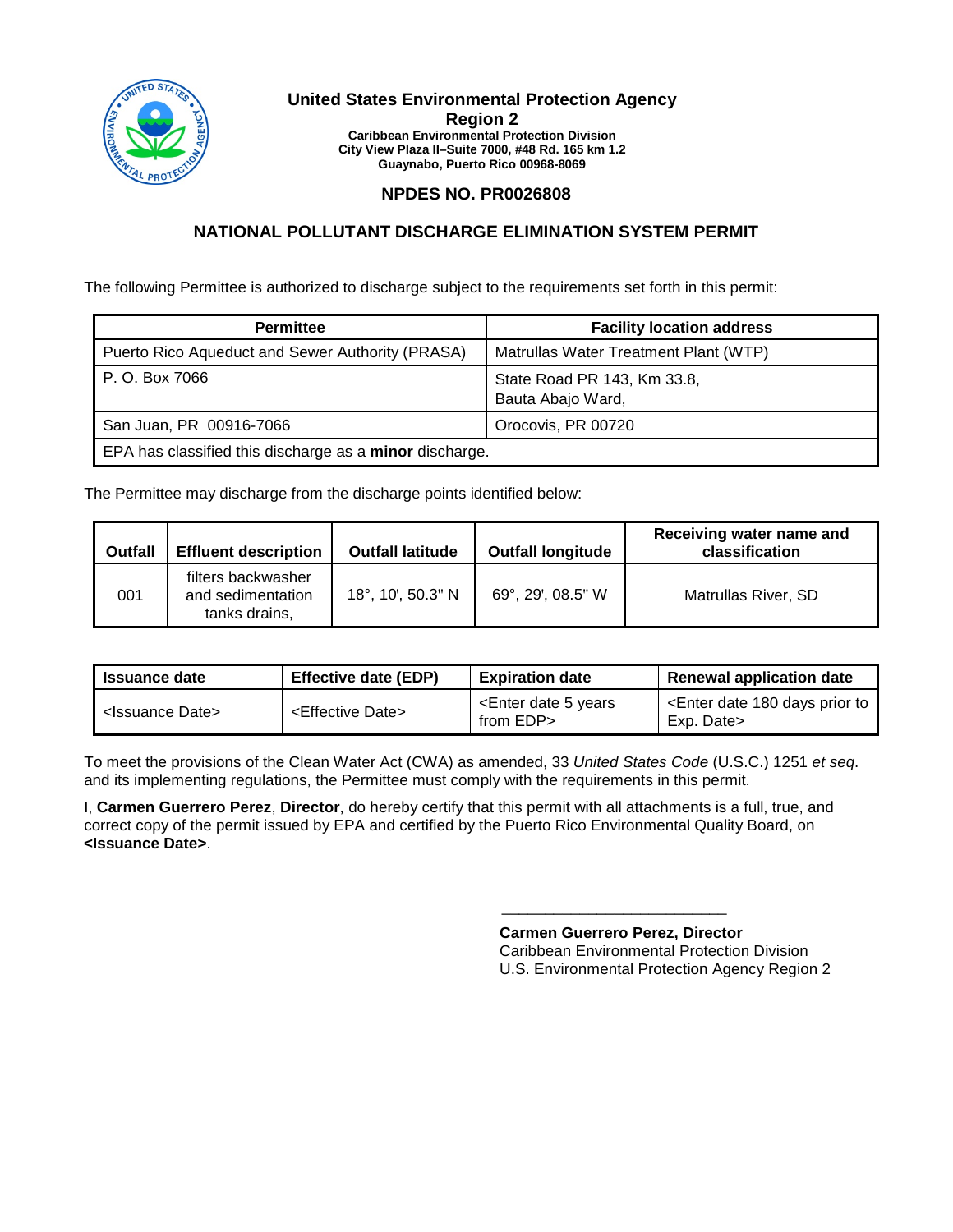## **CONTENTS**

### PART I. [Background](#page-2-0)

- PART II. [Effluent Limitations and Monitoring Requirements](#page-3-0)
- PART III. [Reporting Requirements and Compliance Determination](#page-5-0)
- PART IV. [Standard and Special Conditions](#page-7-0)
- [Attachment A: Definitions](#page-11-0)
- [Attachment B: Standard Conditions](#page-15-0)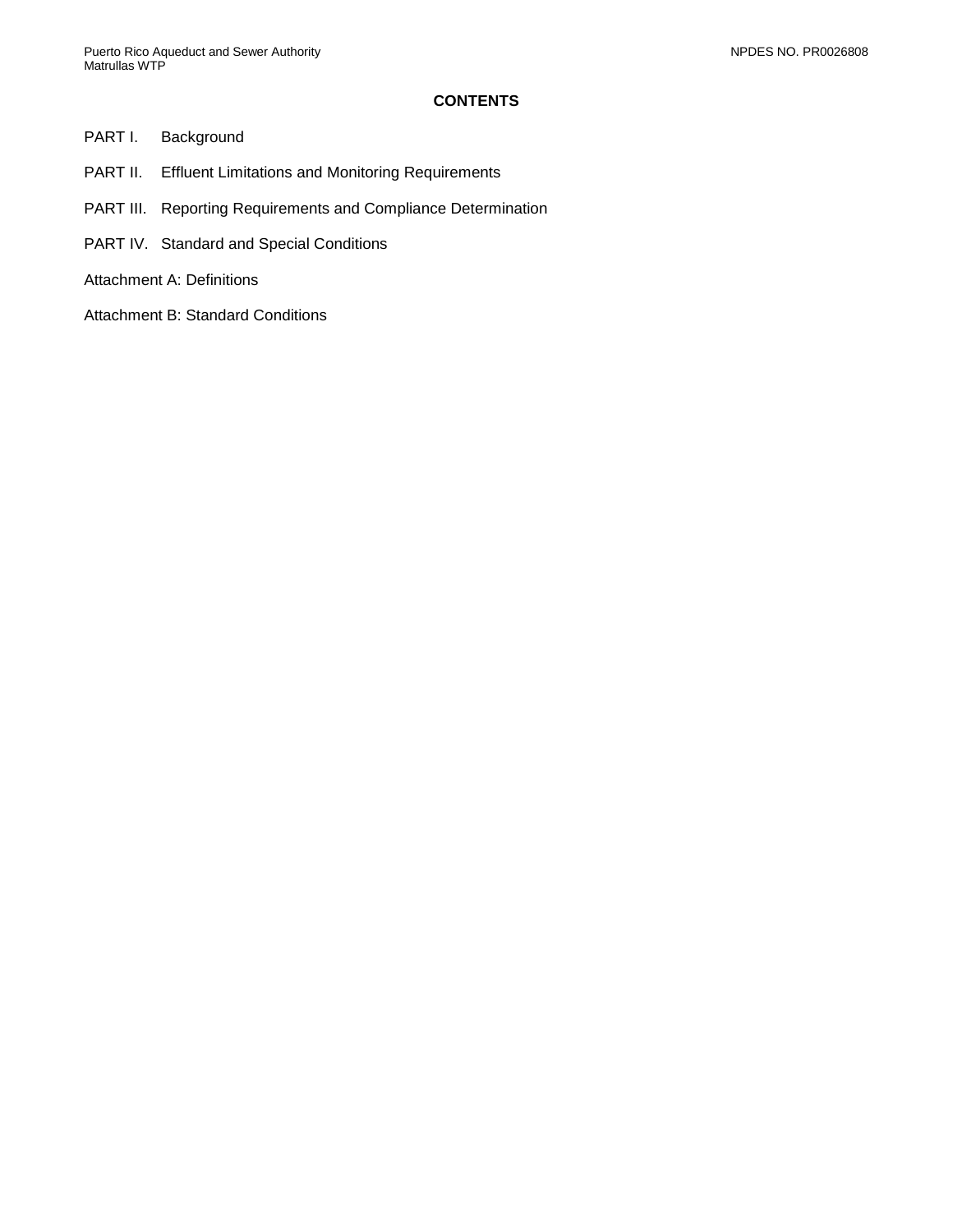# <span id="page-2-0"></span>**PART I. BACKGROUND**

- **A. Rationale for Permit Requirements**. This permit is issued pursuant to CWA section 402 and implementing regulations adopted by EPA. EPA developed the requirements in this permit on the basis of information submitted as part of the complete application and monitoring and reporting requirements, and other available information. This permit contains Technology-Based Effluent Limitations (TBEL) based on a case-by-case determination using Best Professional Judgment (BPJ) in accordance with 40 CFR 125 and Water Quality Based Effluent Limitations (WQBELs) based on the Puerto Rico Water Quality Standards Regulation (PRWQSR), as amended. The accompanying Fact Sheet contains detailed information and rationale for permit requirements.
- **B. Intent to Issue a Water Quality Certificate**. Pursuant to CWA section 401(a)(1), after due consideration of the applicable provisions established in the PRWQS and CWA sections 208(e), 301, 302, 303, 304(e), 306 and 307, on **December 29, 2016,** the Puerto Rico Environmental Quality Board (EQB) certified that reasonable assurance was determined that the allowed discharge will not cause violations to the applicable water quality standards for the receiving water body if the limitations and monitoring requirements in the Water Quality Certificate are met. Additional requirements could be required to comply with other sections of the CWA.
- **C. Impaired Waters and Total Maximum Daily Loads (TMDLs)**: This facility discharges to an impaired water. A TMDLs have been developed and approved by EPA for the following parameters: Fecal Coliforms. The effluent limitations in this permit are consistent with the assumptions and requirements of any WLA assigned to the Permittee [40 CFR 122.44(d)(1)(vii)(B)].
- **D. Mixing Zone/Dilution Allowance**. EQB has not approved a mixing zone or dilution allowance for this discharge.
- **E. Antidegradation and Anti-backsliding Requirements**. The discharge is consistent with the federal antidegradation provisions at 40 CFR 131.12, 72 Federal Register 238 (December 12, 2007, pages 70517- 70526), and EQB's *Anti-Degradation Policy Implementation Procedure* in Attachment A of PRWQS. In addition, all effluent limitations in this permit are at least as stringent as the effluent limitations in the previous permit and are consistent with the anti-backsliding requirements at 40 CFR 122.44(l). Some effluent limitations in this permit are less stringent that those in the previous permit and the rationale for these limitations is provided in the Fact Sheet for this permit. An anti-backsliding analysis has been conducted and EPA has determined that these limitations are consistent with the anti-backsliding requirements at 40 CFR 122.44(l).
- **F. Public Participation**. Federal regulations at 40 CFR 124 require EPA to consider all significant comments on the draft permit received during the public comment period in the development of the final permit. Any comments received will be provided in a Responsiveness Summary issued with the final permit.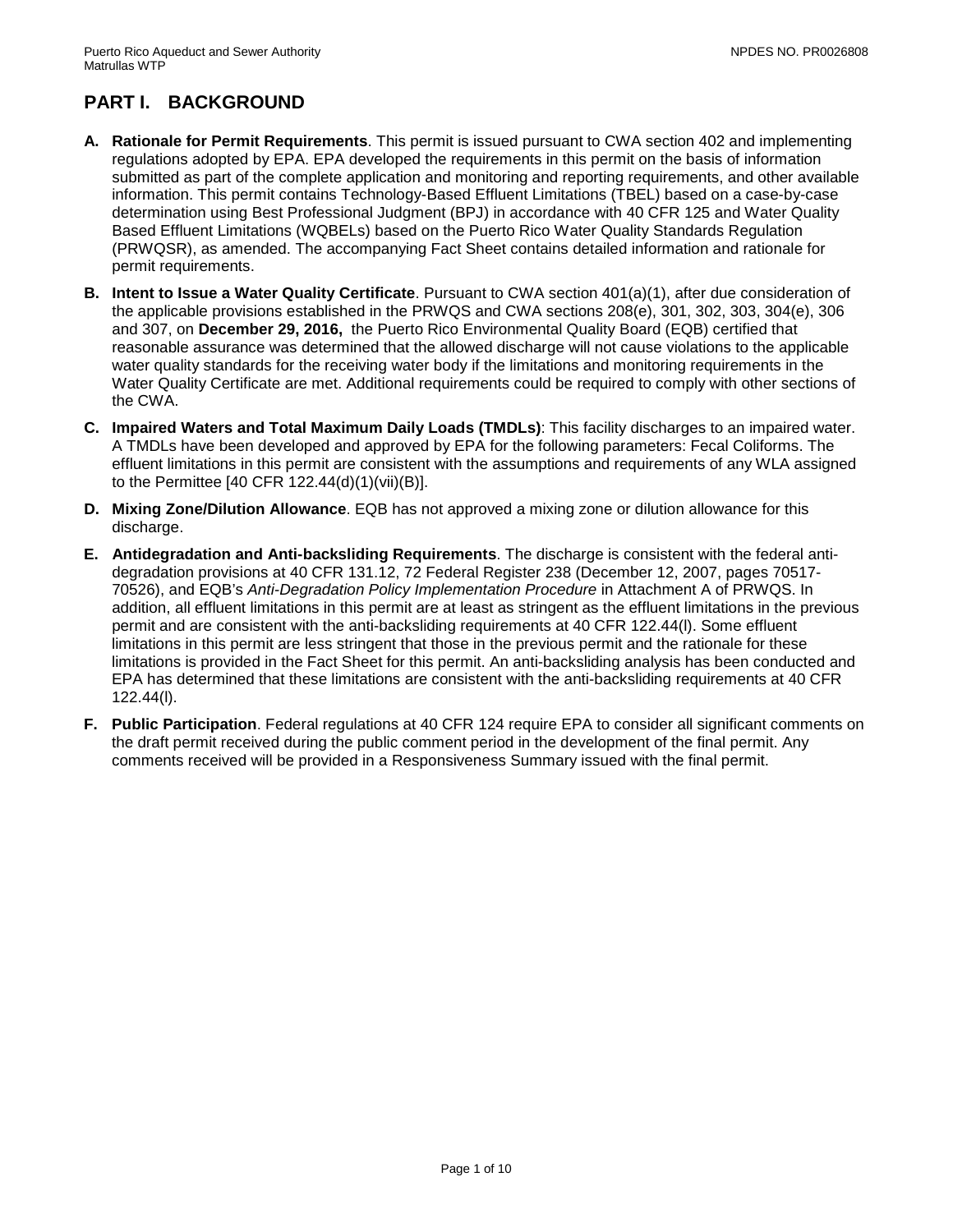# **PART II. EFFLUENT LIMITATIONS AND MONITORING REQUIREMENTS**

### **A. Final Effluent Limitations—Outfall Number 001**

The Permittee must maintain compliance with the following effluent limitations at Outfall 001. The discharge at Outfall 001 is composed of filters and sedimentation tanks.

### **Effluent Limitations Table**

<span id="page-3-0"></span>

|                                                     | <b>Units</b>              | <b>Gross Discharge Limitations</b> |                          |                         | <b>Monitoring requirements</b>   |             |                  |
|-----------------------------------------------------|---------------------------|------------------------------------|--------------------------|-------------------------|----------------------------------|-------------|------------------|
| <b>Parameter</b>                                    |                           | Average<br>monthly                 | Average<br>weekly        | <b>Maximum</b><br>daily | <b>Measurements</b><br>frequency | Sample type | <b>Footnotes</b> |
| BOD <sub>5</sub>                                    | mg/L                      | ---                                | $\overline{\phantom{a}}$ | 5.0                     | 1/Quarter                        | Grab        | (5)              |
| Color                                               | (Pt-Co Units)             | $- -$                              | $\overline{\phantom{a}}$ | 15                      | 1/Quarter                        | Grab        |                  |
| Copper (Cu)                                         | µg/L                      | $- -$                              | $\overline{\phantom{a}}$ | 7.0                     | 1/Month                          | Grab        | (5)              |
| Dissolved Oxygen                                    | mg/L                      | ---                                | $\overline{\phantom{a}}$ | $\geq 5.0$              | 1/Day                            | Grab        |                  |
| <b>Effluent Flow</b>                                | $m^3$ /day<br>(MGD)       |                                    |                          | 0.056                   | Continuous                       | Metered     | ((1)             |
| pH                                                  | SU                        |                                    | Minimum 6<br>Maximum 9   |                         | 1/Day                            | Grab        |                  |
| <b>Residual Chlorine</b>                            | $\mu$ g/L                 | $- -$                              | $-$                      | 11                      | 1/Day                            | Grab        | (2), (3)         |
| Sulfates (SO <sub>4</sub> )                         | mg/L                      | $- -$                              | $\sim$ $-$               | Monitor                 | 1/Month                          | Grab        | (4)              |
| Suspended solids, Colloidal<br>or Settleable Solids | mL/L                      |                                    |                          | Monitor                 | 1/Day                            | Grab        |                  |
| Temperature                                         | $\overline{P(C^{\circ})}$ | $- -$                              | $\overline{\phantom{a}}$ | 32.2                    | 1/Day                            | Grab        |                  |
| <b>Total Ammonia Nitrogen</b>                       | $\mu$ g/L                 | $- -$                              | $\overline{\phantom{a}}$ | Monitor                 | 1/Month                          | Grab        |                  |
| Turbidity                                           | <b>NTU</b>                | --                                 | $-$                      | 50                      | 1/Quarter                        | Grab        |                  |

#### **Note**:

To comply with the monitoring requirements specified above, samples shall be taken at the sampling point for discharge 001. All flow measurements shall achieve accuracy within the range  $\pm$  10%.

- (1) All flow measurements shall achieve accuracy within the range of plus or minus  $(\pm)$  10%.<br>(2) The Permittee must at all times operate the plant to achieve the lowest possible residual
- The Permittee must at all times operate the plant to achieve the lowest possible residual chlorine.
- (3) See Part IV Standard and Special Conditions, B. Special Conditions 1 Special Conditions from the WQC, special conditions 6 & 7.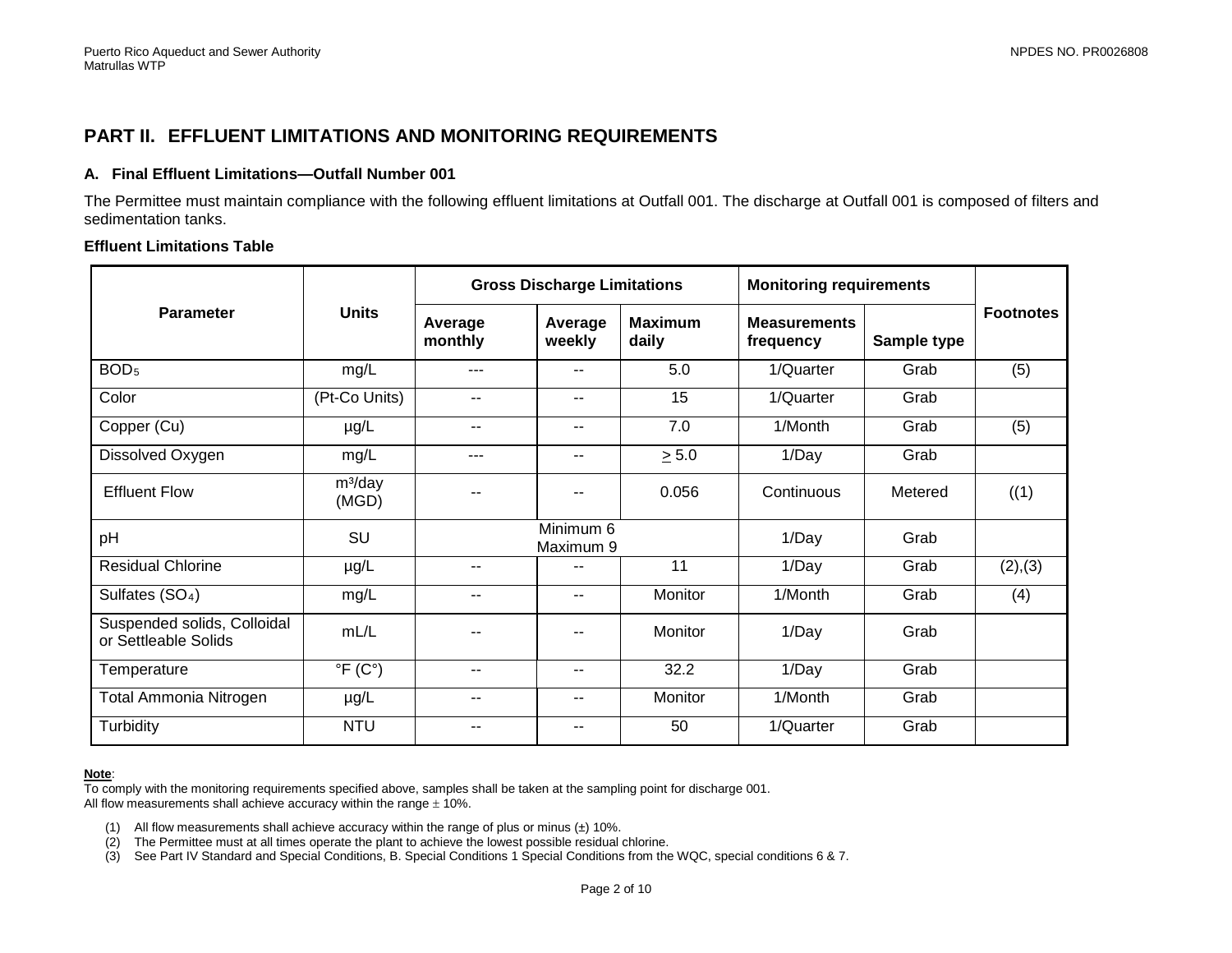(4) The permittee shall implement a monthly monitoring program using the analytical method approved by EPA with the lowest possible detection level, in accordance with Rule 1306.2 (C) of the PRWQSR as amended, for one (1) year period, after which they will be conducted annually. The monitoring program shall commence no later than thirty (30) days after the EDP. The results of the monitoring program shall be submitted to EQB's Water Quality Area and EPA-Region 2 Clean Water Division no later than sixty (60) days of completion of the one (1) year monitoring program. Based on the evaluation of the results obtained, EQB will determine if an effluent limitation is necessary for this parameter. In such case the WQC will be reopened to include the applicable effluent limitation.

#### (5) No Net Addition Limitation

- If the applicable water quality standard is not exceeded in the inlet, the established effluent limitation shall not be exceeded at the discharge point 001.
- If the applicable water quality standard is exceeded in the inlet, the same measurement shall be achieved at the discharge point 001.

In order to demonstrate compliance with the No Net Addition Limitation, influent (raw water from *Río Matrullas*) and effluent (filters backwash and sedimentation tank drains) monitoring must be conducted at the frequency specified herein. The permittee shall take into consideration the residence time of the influent when scheduling influent and effluent monitoring. The permittee shall report the results of these measurements in the Discharge Monitoring Reports. Alternately, the permittee may forego influent monitoring and comply with the applicable water quality standard as effluent limitation at the end of the pipe of the discharge.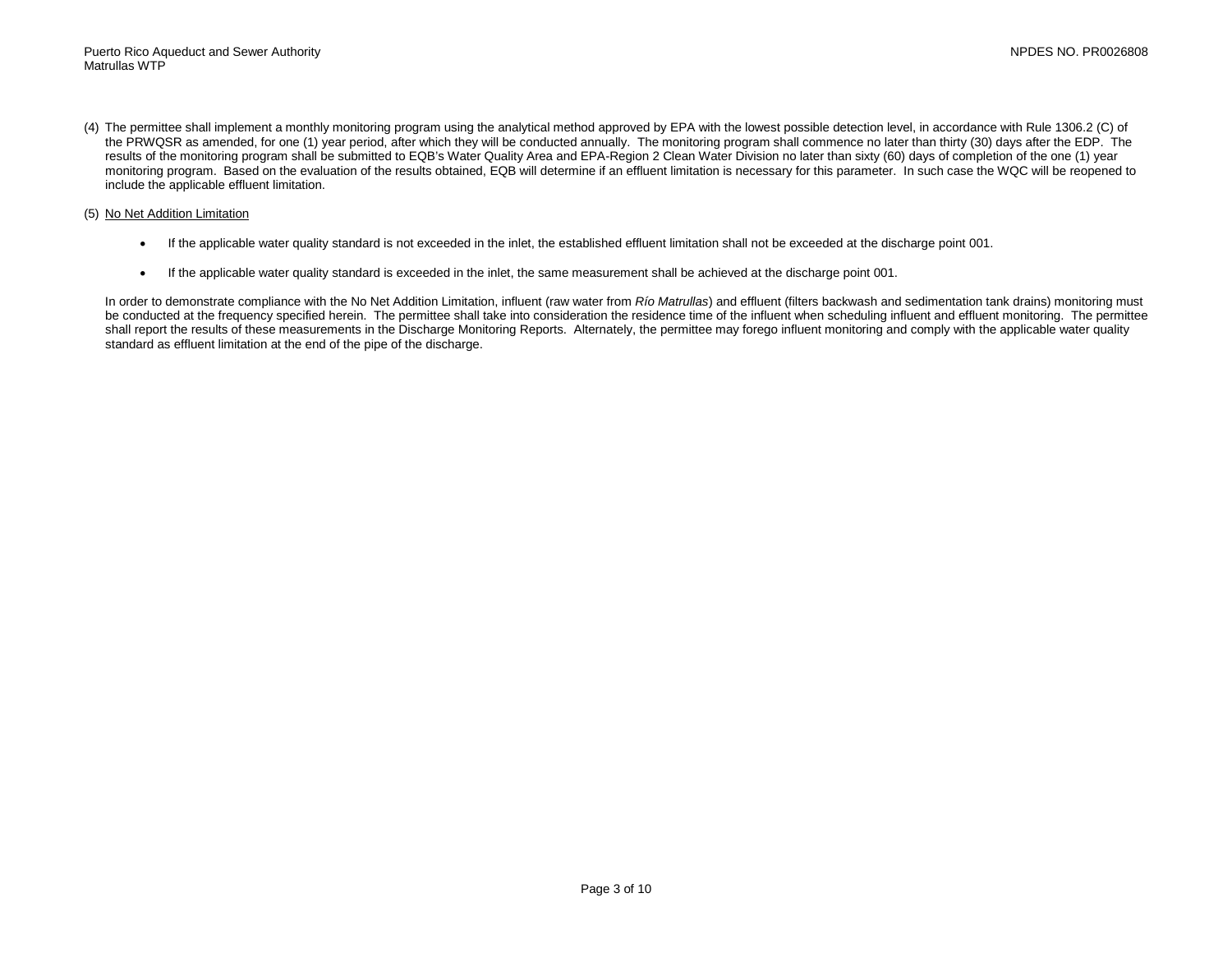# **B. Narrative Limitations**

In accordance with 40 CFR 122.44(d), the permit establishes the following narrative limitations.

- 1. The waters of Puerto Rico must not contain any substance, attributable to the discharge at such concentration which, either alone or as result of synergistic effects with other substances, is toxic or produces undesirable physiological responses in humans, fish, or other fauna or flora.
- 2. The discharge must not cause the presence of oil sheen in the receiving water body.
- 3. The waters of Puerto Rico must not contain floating debris, scum, or other floating materials attributable to discharges in amounts sufficient to be unsightly or deleterious to the existing or designated uses of the water body.
- 4. Solids from wastewater sources must not cause deposition in or be deleterious to the existing or designated uses of the waters.
- 5. Taste and odor-producing substances must not be present in amounts that will interfere with primary contact recreation, or will render any undesirable taste or odor to edible aquatic life.

### **C. Monitoring Requirements**

- 1. Effluent monitoring and analyses must be conducted in accordance with EPA test procedures approved under 40 CFR Part 136, *Guidelines Establishing Test Procedures for the Analysis of Pollutants Under the Clean Water Act,* as amended. For situations where there may be interference, refer to *Solutions to Analytical Chemistry Problems with Clean Water Act Methods* (EPA 821-R-07-002). For effluent analyses, the Permittee must use a *Minimum Level (ML)* that is lower than the effluent limitations described in Effluent Limitations Table of this permit. If all published MLs are higher than the effluent limitations, the Permittee must use the test method procedure with the lowest ML. The Permittee must ensure that the laboratory uses a standard calibration where the lowest standard point is equal to or less than the ML. Priority pollutant analysis for metals must measure *total metal*, except as provided under 40 CFR 122.45(c). EPA method 1631E must be used for mercury analysis. Priority pollutant analysis for benzene, ethylbenzene, toluene and xylene must employ either EPA Method 602 or 624. Effluent analysis for xylene must measure *total xylene*.
- 2. The regulations at 40 CFR 122.48 require that all NPDES permits specify monitoring and reporting requirements. All monitoring must be in accordance with Standard Condition *10. Monitoring and records* in Attachment B of this permit.
- 3. Sampling point for Outfall **001** must be located immediately after the primary flow measuring device of the effluent of the treatment system.
- 4. The Permittee must develop and implement a quality assurance (QA) plan for laboratory analyses for effluent and/or receiving water monitoring.

### **D. Monitoring Locations**

The Permittee must establish the following monitoring locations to demonstrate compliance with the effluent limitations and other requirements in this permit:

### **Monitoring Locations Table**

| <b>Outfall</b> | <b>Monitoring location</b> | <b>Monitoring location description</b>                                                                                                                   |  |  |
|----------------|----------------------------|----------------------------------------------------------------------------------------------------------------------------------------------------------|--|--|
| 001            | EFF-001                    | The sampling point for discharge 001 shall be located<br>immediately after the primary flow-measuring device of the<br>effluent of the treatment system. |  |  |

# <span id="page-5-0"></span>**PART III. REPORTING REQUIREMENTS AND COMPLIANCE DETERMINATION**

### **A. Reporting Requirements**

1. **Standard Conditions**. The Permittee must comply with all Standard Conditions in section IV.A below and Attachment B of this permit related to monitoring, reporting, and recordkeeping.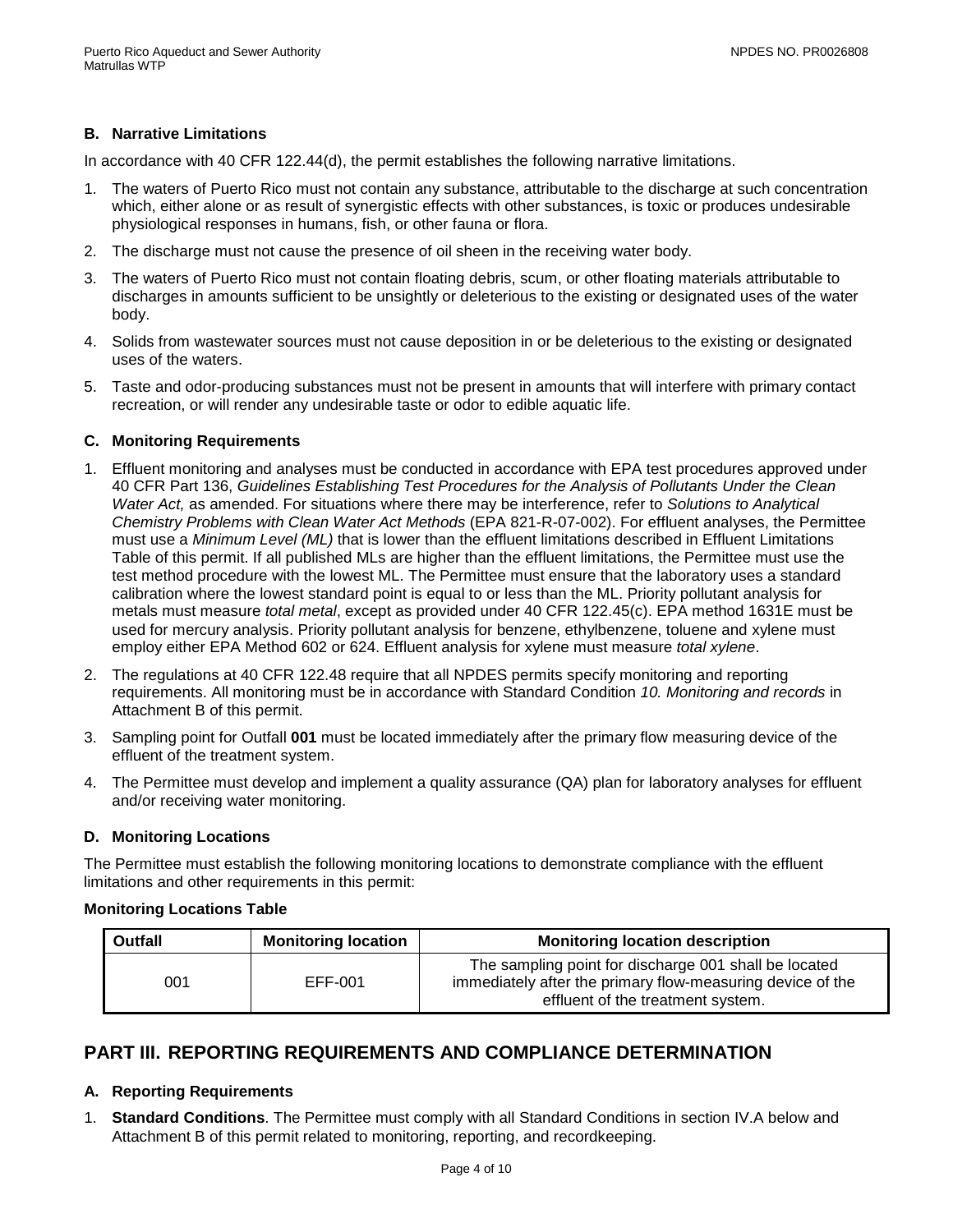- 2. **Monitoring data submission**. The Permittee must either submit monitoring data and other reports to EPA in hard copy form, or report electronically using NetDMR, a web-based tool that allows Permittees to electronically submit discharge monitoring reports (DMRs) and other required reports via a secure internet connection. Specific requirements regarding submittal of data and reports in hard copy form and for submittal using NetDMR are described below:
	- a. **Submittal of Reports in Hard Copy Form**. Hard copy DMR submittals must be submitted in accordance with Standard Condition *12.d. Monitoring reports* in Attachment B of this permit. The Permittee will report the results for all monitoring specified in this permit. The Permittee must submit monthly DMRs including the results of all required monitoring using EPA-approved test methods or other test methods specified in this permit as required by III.A.3. below. If the Permittee monitors any pollutant more frequently than required by the permit using test procedures approved under 40 CFR Part 136, or another method required for an industry-specific waste stream under 40 CFR subchapters N or O, the results of such monitoring must be included in the calculation and reporting of the data submitted in the DMR or sludge reporting form specified by EPA.
	- b. **Submittal of Reports Using NetDMR**. DMRs and reports submitted electronically to EPA must be done using NetDMR at http://www.epa.gov/netdmr. All reports required under the permit must be submitted to EPA as an electronic attachment to the DMR. Once a Permittee submits DMRs and reports using NetDMR, it is not required to submit hard copies of DMRs or other reports to EPA and the EQB. However, Permittees must continue to send hard copies of reports other than DMRs to the EQB until further notice from the EQB.
	- c. **Timing of submissions**. DMRs must be submitted to EPA no later than the 28th day of the month following the completed reporting period. Monitoring results must be summarized and reported on EPA DMR Form No. 3320-1, postmarked no later than the 28th day of the month following the completed monitoring period. The first report is due on **28th day of month after EDP**.
- 3. **Analytical Determinations**. The Permittee must report the results on the DMR of analytical determinations for the presence of chemical constituents in a sample using the following reporting protocols:
	- a. Sample results greater than or equal to the ML must be reported as measured by the laboratory (i.e., the measured chemical concentration in the sample).
	- b. Sample results less than the ML must be reported as <ML, where the ML equals the ML reported by the laboratory.
	- c. Permittees are to instruct laboratories to establish calibration standards so that the ML value (or its equivalent if there is differential treatment of samples relative to calibration standards) is the lowest calibration standard. At no time is the Permittee to use analytical data derived from extrapolation beyond the lowest point of the calibration curve.
- 4. **Bacterial Monitoring**. For bacterial monitoring, the Permittee must report on the DMR the calculated geometric mean and the percentage of individual samples that exceeded the single-sample maximum criterion. The geometric mean must be calculated on the basis of five grab samples taken within the calendar month and as described in Attachment A. *Definitions* of this permit. The Permittee must report on an attachment to the DMR the analytical results of each of the five individual sample measurements, the calculated geometric means using these individual samples, and the percentage of individual samples that exceed the single sample maximum criterion.

### **B. Compliance Determination**

Compliance with effluent limitations contained in this permit will be determined as specified below:

- 1. **General**. Compliance with effluent limitations for priority pollutants must be determined using sample reporting protocols defined in section III. A and Attachment A. *Definitions*.
- 2. **Average Monthly Discharge Limitation (AML)**. If the average or, when applicable, the median of daily discharges that were measured in a calendar month exceeds the AML for a given parameter, this will represent a single violation, though the Permittee will be considered out of compliance for each day of that month for that parameter (e.g., resulting in 31 days of noncompliance in a 31-day month). If only a single sample is taken during the calendar month and the analytical result for that sample exceeds the AML, the Permittee will be considered out of compliance for that calendar month. The Permittee will be considered out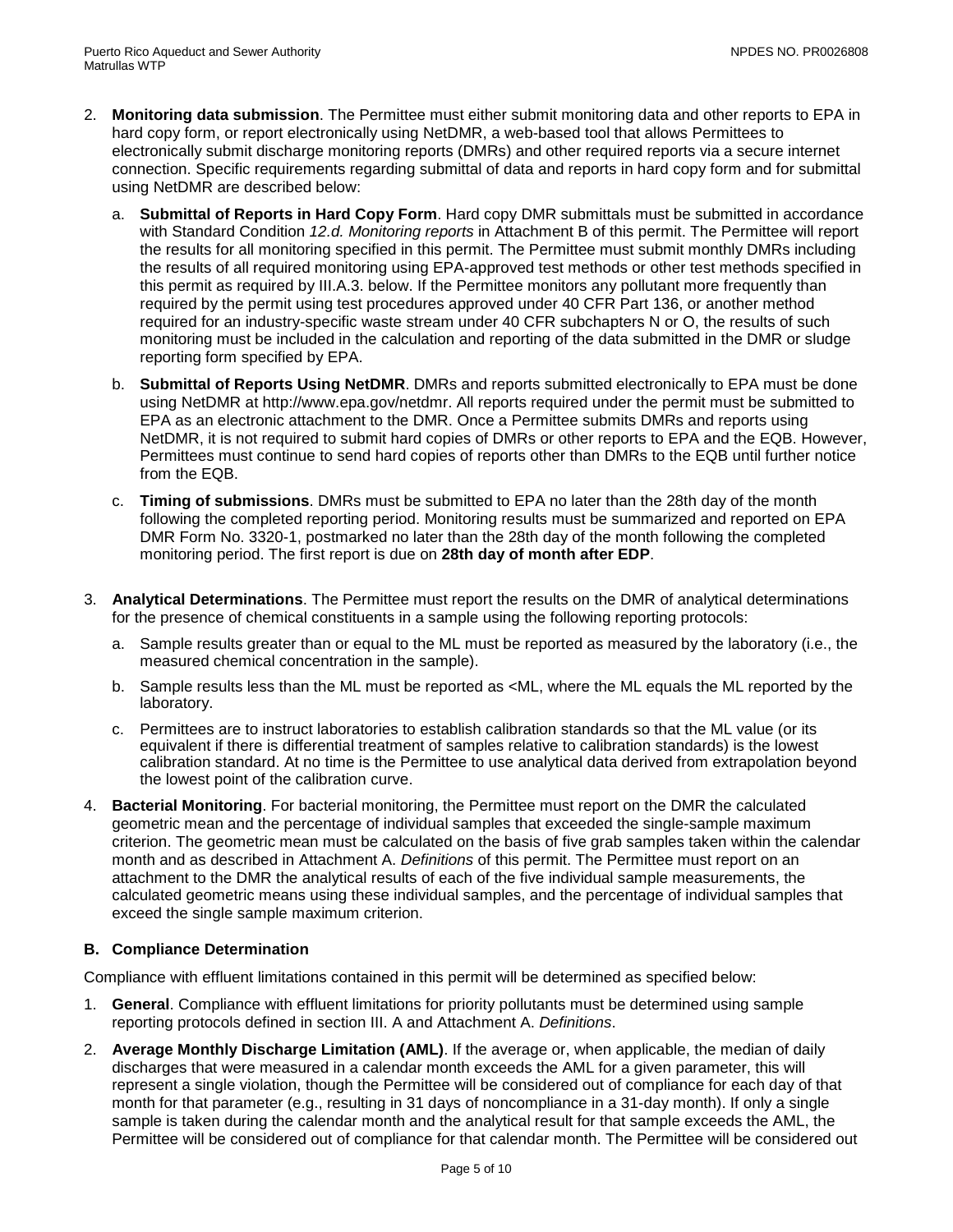of compliance for only the days when the discharge occurs. For any one calendar month during which no sample (daily discharge) is taken yet sampling is required, the Permittee will be considered out of compliance for that calendar month.

- 3. **Average Weekly Discharge Limitation (AWL)**. If the average or, when applicable, the median of daily discharges over a calendar week exceeds the AWL for a given parameter, this will represent a single violation, though the Permittee will be considered out of compliance for each day of that week for that parameter, resulting in 7 days of noncompliance. If only a single sample is taken during the calendar week and the analytical result for that sample exceeds the AWL, the Permittee will be considered out of compliance for that calendar week. The Permittee will be considered out of compliance for only the days when the discharge occurs. For any one calendar week during which no sample (daily discharge) is taken yet sampling is required, the Permittee will be considered out of compliance for that calendar week.
- 4. **Maximum Daily Discharge Limitation (MDL)**. If a daily discharge exceeds the MDL for a given parameter, the Permittee will be considered out of compliance for that parameter for that 1 day only in the reporting period. For any one day during which no sample is taken yet a sampling is required, the Permittee will be considered out of compliance for that day.

# <span id="page-7-0"></span>**PART IV. STANDARD AND SPECIAL CONDITIONS**

# **A. Standard Conditions**

### 1. **Standard Conditions Applicable to All Facilities**

- a. The Permittee must comply with all Standard Conditions that apply to all NPDES permits in accordance with 40 CFR 122.41 (Attachment B of this permit), and additional conditions applicable to specific categories of facilities in accordance with 40 CFR 122.42.
- b. The Permittee must comply with the Reopener Clause in Standard Condition *17. Reopener clause for toxic effluent limitations*, in Attachment B of this permit, which applies to all NPDES permits in accordance with 40 CFR 122.44(b). EPA reserves the right to revoke and reissue or modify this permit to establish effluent limitations, additional monitoring, schedules of compliance or other permit conditions based on new information, including any changes to the final Water Quality Certificate from EQB.

### 2. **Standard Conditions Applicable to Specific Facilities—Notification Levels**

Existing manufacturing, commercial, mining, and silvicultural dischargers must notify EPA as soon as they know or have reason to believe [40 CFR 122.42(a)]:

- a. That any activity has occurred or will occur that would result in the discharge, on a routine or frequent basis, of any toxic pollutant that is not limited in this permit, if that discharge will exceed the highest of any one of the following *notification levels* [40 CFR 122.42(a)(1)]:
	- 1) 100 micrograms per liter (μg/L) [40 CFR 122.42(a)(1)(i)].
	- 2) 200 μg/L for acrolein and acrylonitrile; 500 μg/L for 2,4 dinitrophenol and 2 methyl 4,6 dinitrophenol; and 1 milligrams per liter (mg/L) for antimony [40 CFR 122.42(a)(1)(ii)].
	- 3) Five times the maximum concentration value reported for that pollutant in the DMR [40 CFR 122.42(a)(1)(iii)].
	- 4) The level established by EPA in accordance with 40 CFR 122.44(f) [40 CFR 122.42(a)(1)(iv)].
- b. That any activity has occurred or will occur that would result in the discharge, on a non-routine or infrequent basis, of any toxic pollutant that is not limited in this permit, if that discharge will exceed the highest of any one of the following *notification levels* [40 CFR 122.42(a)(2)]:
	- 1) 500 μg/L [40 CFR 122.42(a)(2)(i)].
	- 2) 1 mg/L for antimony [40 CFR 122.42(a)(2)(ii)].
	- 3) Ten times the maximum concentration value reported for that pollutant in the DMR [40 CFR 122.42(a)(2)(iii)].
	- 4) The level established by EPA in accordance with 40 CFR 122.44(f) [40 CFR 122.42(a)(2)(iv)].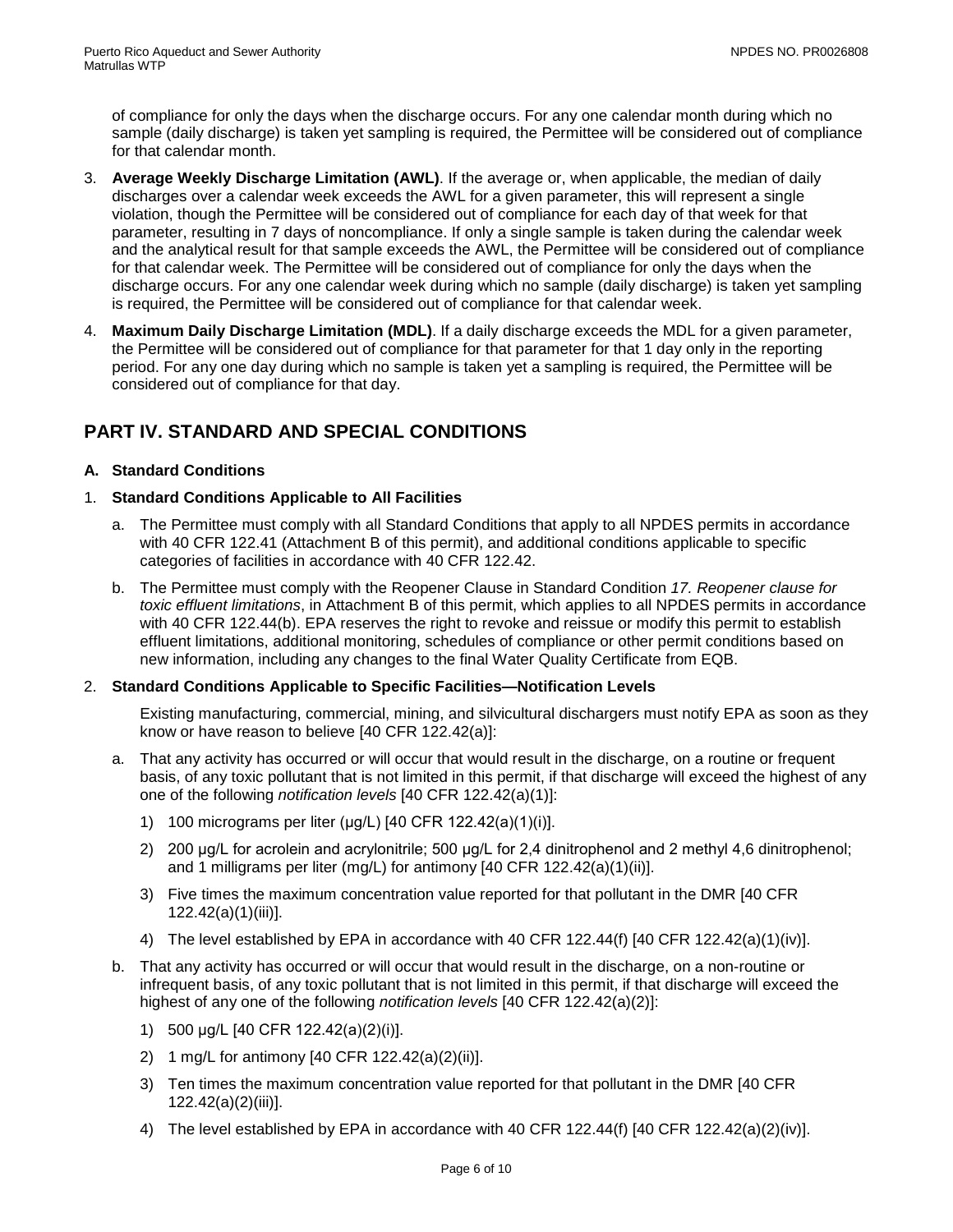## **B. Special Conditions**

### 1. **Special Conditions from the Water Quality Certificate**

- 1. The flow of discharge 001 shall not exceed the limitation of 212.00  $\mathrm{m}^3$ /day (0.056 MGD) as daily maximum. No increase in flow of discharge 001 shall be authorized without a recertification from the Environmental Quality Board (EQB).
- 2. The discharge 001 will consist of filters backwashes and sedimentation tank drains treated in the Sludge Treatment System (STS) constructed for these purposes.
- 3. Prior to the construction of any additional STS or the modification of the existing one, the permittee shall obtain the approval from EQB of the engineering report, plans and specifications.
- 4. The permittee shall install, maintain and operate all water pollution control equipment in such manner as to be in compliance with the applicable Rules and Regulations.
- 5. No toxic substances shall be discharged, in toxic concentrations, other than those allowed as specified in the NPDES permit. Those toxic substances included in the permit renewal application, but not regulated by the NPDES permit, shall not exceed the concentrations specified in the applicable regulatory limitations.
- 6. The waters of Puerto Rico shall not contain any substance attributable to discharge 001, at such concentration which, either alone or as result of synergistic effects with other substances, is toxic or produces undesirable physiological responses in human, fish or other fauna or flora.
- 7. The discharge 001 shall not cause the presence of oil sheen in the receiving water body.
- 8. All sample collection, preservation, and analysis shall be carried out in accordance with the Title 40 of the Code of Federal Regulations (40 CFR), Part 136. A licensed chemist authorized to practice the profession in Puerto Rico shall certify all chemical analyses. All bacteriological tests shall be certified by a microbiologist or licensed medical technologist authorized to practice the profession in Puerto Rico.
- 9. Within thirty (30) days after the EDP, the permittee shall submit for EQB evaluation and approval, the technical specifications of the existing flow-measuring device of the effluent of the facility.
- 10. The flow-measuring device for the discharge 001, shall be periodically calibrated and properly maintained. Calibration and maintenance records must be kept in compliance with the applicable Rules and Regulations.
- 11. The sampling point for discharge 001 shall be located immediately after the flow-measuring device of the effluent of the STS.
- 13. The sampling point for discharge 001 shall be labeled with an 18 inches per 12 inches (minimum dimensions) sign that reads as follow:

### "Punto de Muestreo para la Descarga 001"

- 14. All water or wastewaters treatment facilities, whether publicly or privately owned, must be operated by a person licensed by the Potable Water and Wastewaters Treatment Plants Operators Examining Board of the Commonwealth of Puerto Rico.
- 15. This special condition shall not become in effect until EQB has determined the applicability to the respective facility and has notified the permittee and EPA, in writing, of the necessity to comply with this special condition.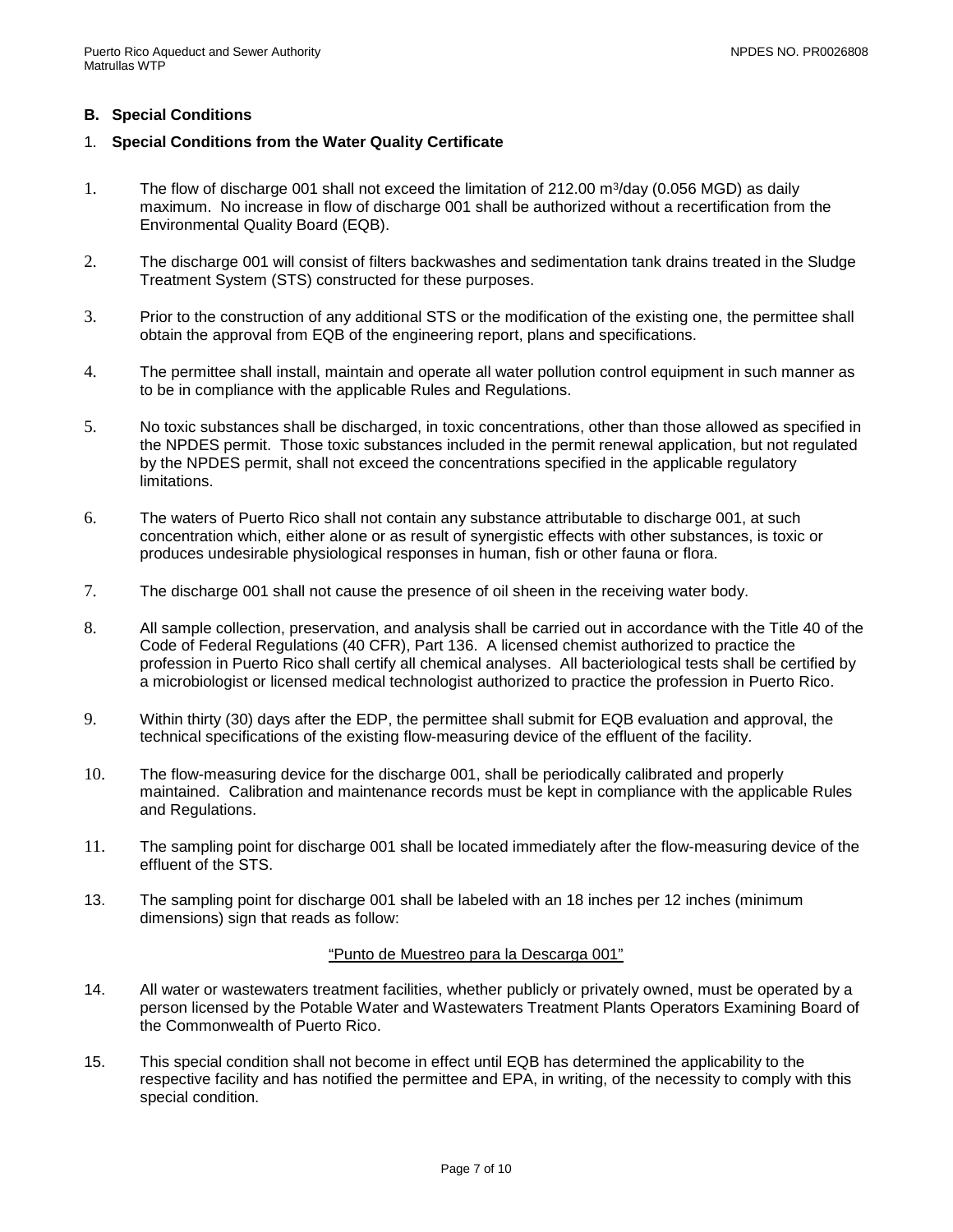No later than one hundred eighty (180) days after the Effective Date of this NPDES Permit Condition (EDPC), the permittee shall conduct semiannually acute toxicity tests for a period of one (1) year, after which the tests shall be performed annually, of its wastewaters discharge through outfall serial number 001, in accordance with the following:

- a. The test species should be the *Fathead Minnow* (Pimephales promelas) and *Cladocera* (Daphnia magna). The tests should be static renewal type.
- b. The toxicity tests shall be conducted in accordance with the EPA publication, EPA-821-R-02-012 Methods for Measuring the Acute Toxicity of Effluents and Receiving Waters to Freshwater and Marine Organisms (Fifth Edition), October 2002, or the most recent edition of this publication, if such edition is available.
- c. The tests shall provide a measure of the acute toxicity as determined by the wastewaters concentration, which cause 50 percent mortality of the test organisms over a 48-hour period. The test results shall be expressed in terms of Lethal Concentration (LC) and reported as 48-hour, LC<sub>50</sub>.
- d. A procedure report shall be submitted within ninety (90) days after the EDPC. The following information shall be included in the procedure report:
	- 1. An identification of the organizations responsible for conducting the tests and the species to be tested.
	- 2. A detailed description of the methodology to be utilized in the conduct of the tests, including equipment, sample collection, dilution water and source of test organisms.
	- 3. A schematic diagram, which depicts the effluent sampling location in relation to the wastewaters treatment facility and the discharge monitoring point.
	- 4. If stream flow monitoring is required, the method used to obtain the stream flow data in estimating the seven-day two-year low flow  $(7Q_2)$ .
- e. The results of the tests conducted shall be submitted to EPA Region 2 Clean Water Division and EQB's Water Quality Area, within sixty (60) days of completion of each test. Based on the review of the test results, the Regional Administrator of EPA or the EQB can require additional toxicity tests, including chronic tests and toxicity/treatability studies, and may impose toxicity limitations.
- 16. The solid waste (sludge, screenings and grit) generated due to the operation of the STS shall be:
	- a. Disposed in compliance with the applicable requirements established in the 40 CFR, Part 257. A semiannual report shall be submitted to the Water Quality Area and the Land Pollution Control Area of EQB and EPA Region 2 Clean Water Division, notifying the method or methods used to dispose the solid waste generated in the facility. Also, copy of the approval or permit applicable to the disposal method used shall be submitted, if any.
	- b. Transported adequately in such way that access is not gained to any water body or soil. In the event of a spill of solid waste on land or into a water body, the permittee shall notify the Point Sources Permits Division of EQB's Water Quality Area in the following manners:
		- 1. By telephone communication within a term no longer than twenty-four (24) hours after the spill (787-767-8073).
		- 2. By letter, within a term no longer than five (5) days after the spill.

These notifications shall include the following information:

a. spill material,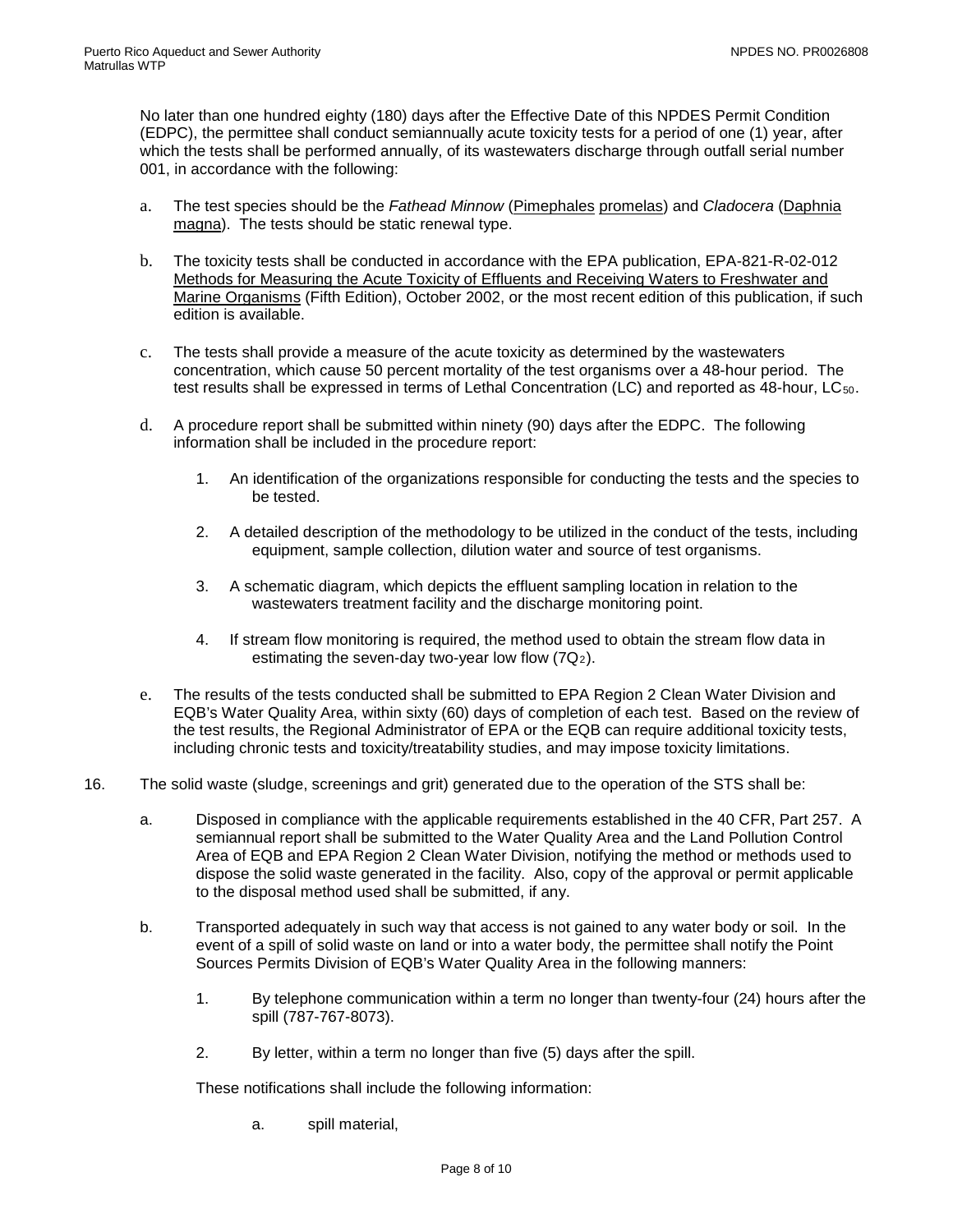- b. spill volume,
- c. measures taken to prevent the spill material to gain access to any water body.

This special condition does not relieve the permittee from its responsibility to obtain the corresponding permits from the EQB's Land Pollution Control Area and other state and federal agencies, if any.

- 17. A log book must be kept for the material removed from the STS detailing the following items:
	- a. removed material, date and source of it;
	- b. approximate volume and weight;
	- c. method by which it is removed and transported;
	- d. final disposal and location;
	- e. person that performs the service.

A copy of the Non-Hazardous Solid Waste Collection or Transportation Services Permit issued by the authorized official from EQB must be attached to the log book.

18. The permittee must request and obtain from the EQB the corresponding permit for the operation of the septic tank used to dispose the sanitary wastewater coming from the facility, according to the Underground Injection Control Regulation and the Regulation for the Certification of Plans and Documents under Consideration of the Environmental Quality Board.

### 2. **Best Management Practices and Pollution Prevention**

#### a. **Preventive Maintenance Plan (PMP) and Pollution Prevention**

- 1) **The Permittee must during the term of this permit operate the facility in accordance with the PMP approved by Federal Consent Decree** Civil Action No **3:15-CV-02283(JAG) and in accordance with subsequent amendments to the plan.**
- 2) **Purpose**. Through implementation of the PMP, the Permittee must prevent or minimize the generation and the potential for the release of pollutants from the facility to the waters of the United States through normal operations and ancillary activities.
- 3) **Requirements**. The PMP must be consistent with the general guidance contained in the publication titled *Guidance Manual for Developing Best Management Practices (BMPs)* (EPA 833-B-93-004, 1993) or any subsequent revisions to the guidance document, and the approved Preventive Maintenance Program on Civil Action No **3:15-CV-02283(JAG).**
	- a) The PMP must establish specific BMPs to meet the objectives identified in the Objectives section above, addressing each component or system capable of generating or causing a release of significant amounts of pollutants, and identifying specific preventive or remedial measures to be implemented.
	- b) The PMP must establish specific BMPs or other measures that ensure that the following specific requirements are met:
		- i. Ensure proper management of solid and hazardous waste in accordance with regulations promulgated under the Resource Conservation and Recovery Act (RCRA). Management practices required under RCRA regulations must be referenced in the BMP plan.
		- ii. Reflect requirements for Spill Prevention, Control, and Countermeasure (SPCC) plans under CWA section 311 and 40 CFR Part 112 and may incorporate any part of such plans into the PMP by reference.
		- iii. Reflect requirements for stormwater control under CWA section 402(p) and the regulations at 40 CFR 122.26 and 122.44, and otherwise eliminate to the extent practicable, contamination of stormwater runoff.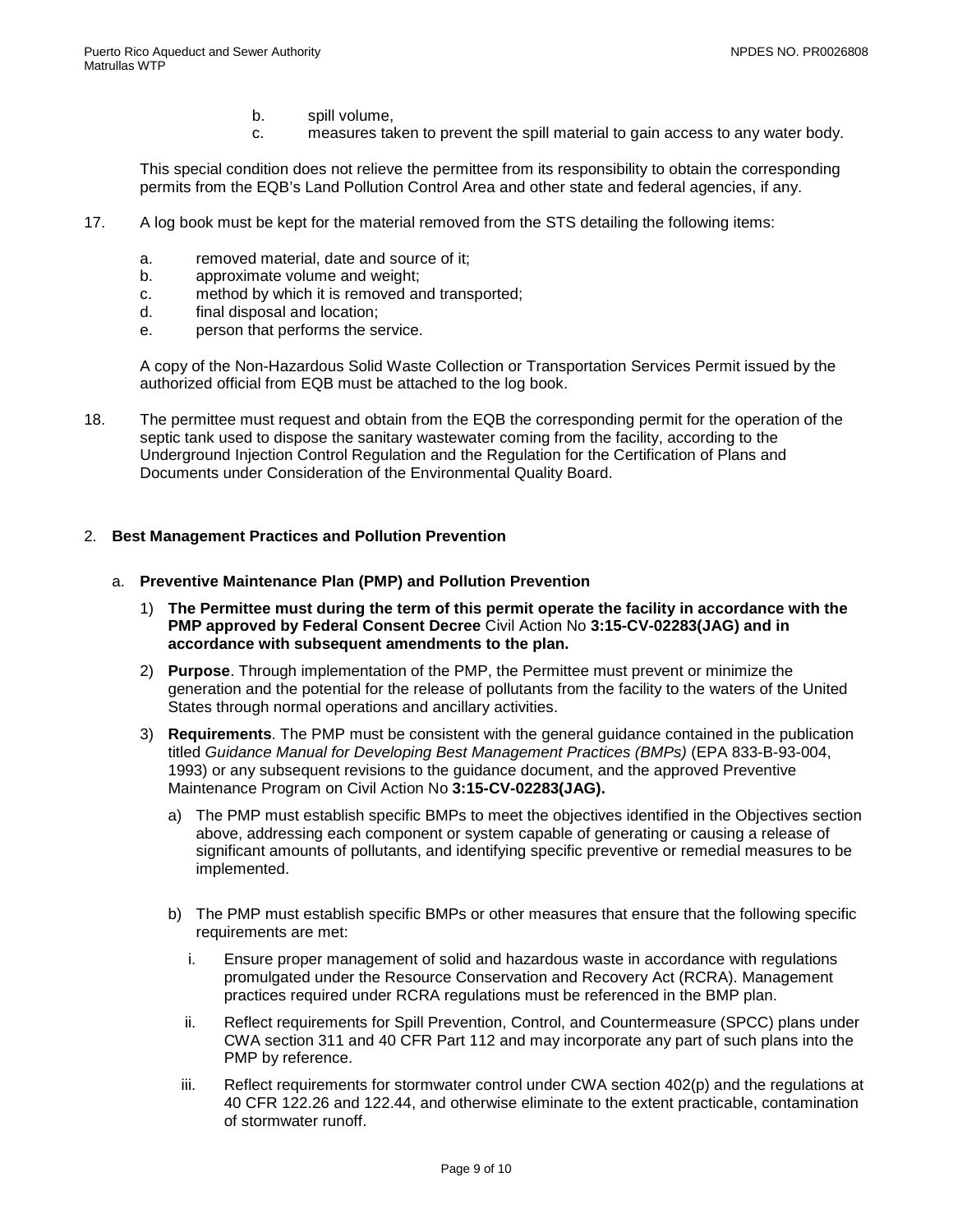- 4) **Documentation**. The Permittee must maintain a copy of the PMP at the facility and must make the plan available to EPA upon request. The copy of the PMP could be electronic.
- 5) **PMP Modification**. The Permittee must amend the PMP whenever there is a change in the facility or in the operation of the facility that materially increases the generation of pollutants or their release or potential release to the receiving waters. The Permittee must also amend the plan, as appropriate, when plant operations covered by the PMP change. Any such changes to the PMP must be consistent with the objectives and specific requirements listed above. All changes in the PMP must be reported to EPA in writing.
- 6) **Modification for Ineffectiveness**. If at any time the PMP proves to be ineffective in achieving the general objective of preventing and minimizing the generation of pollutants and their release and potential release to the receiving waters and/or the specific requirements above, the permit and/or the PMP must be subject to modification to incorporate revised BMP requirements.

### 3. **Compliance Schedules**

<span id="page-11-0"></span>**This permit does not authorize any compliance schedules**.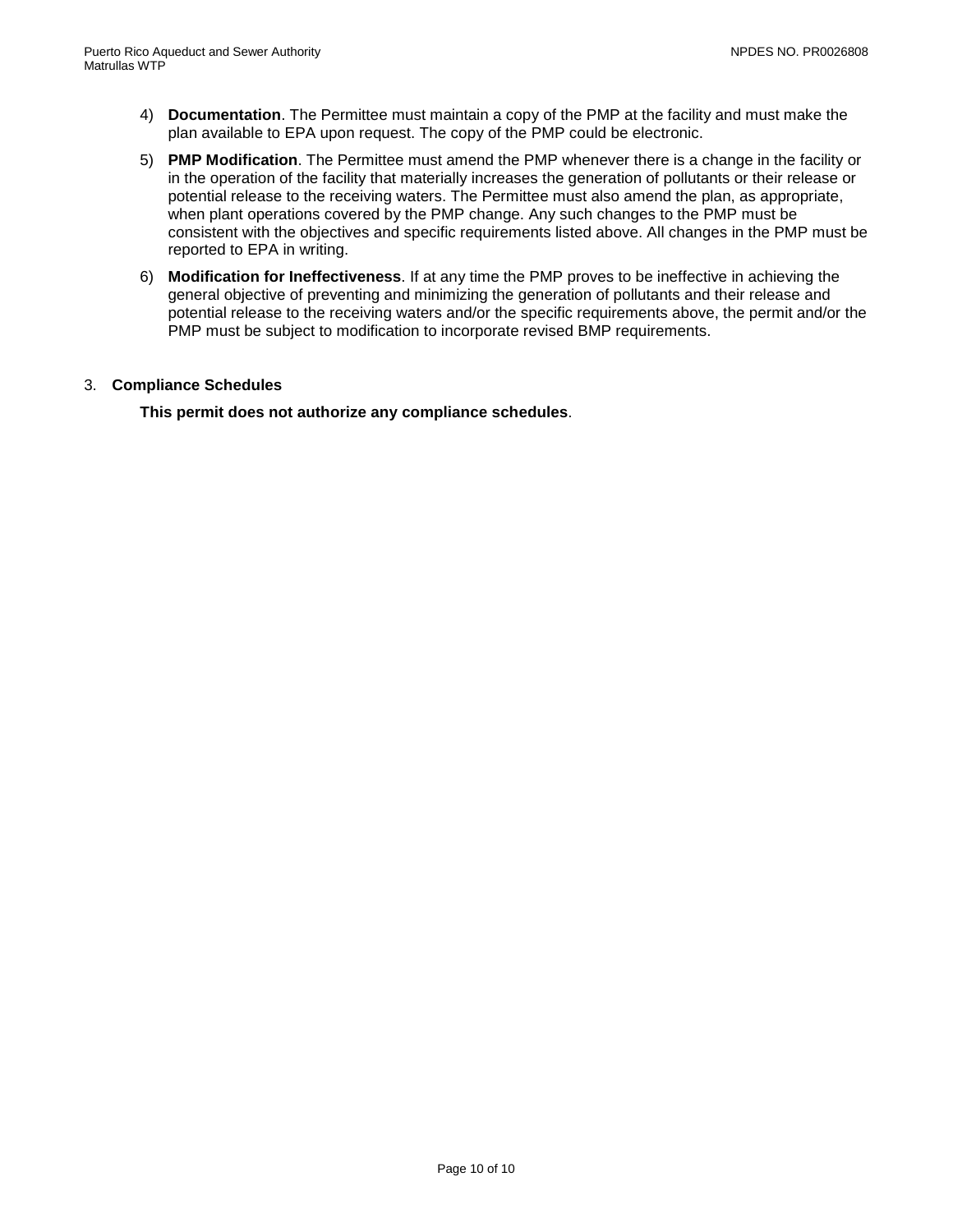# **ATTACHMENT A: DEFINITIONS**

*Acute Toxicity Test* means any toxicity test designed to determine the concentration in which a response to a stimulus, such as a total effluent, specific substance or combinations of these, has sufficient severity to induce an adverse effect on a group of test organisms during a period of 96 hours or less; even if said effect is not necessarily the death of the organisms.

*Acute Toxicity Unit (TUa)* means the reciprocal of the effluent concentration that causes 50 percent of the organisms to die in an acute toxicity test or induce a response halfway between the base line and maximum as defined by the following equation:

### $TU_a = 100 / (LC_{50})$

(The  $LC_{50}$  should be expressed in terms of the percent of effluent in the dilution water.)

*Average Monthly Discharge Limitation (AML)* means the highest allowable average of daily discharges over a calendar month, calculated as the sum of all daily discharges measured during a calendar month divided by the number of daily discharges measured during that month. [40 CFR 122.2]

*Average Weekly Discharge Limitation (AWL)* means the highest allowable average of daily discharges over a calendar week (Sunday through Saturday), calculated as the sum of all daily discharges measured during a calendar week divided by the number of daily discharges measured during that week. [40 CFR 122.2]

*Best Management Practices (BMP)* means the most effective practicable means of preventing or reducing the amount of pollution generated by nonpoint and point sources to a level more compatible to the water quality goals, including, but not limited to, structural and non-structural controls and operating and maintenance procedures. [40 CFR 122.2]

*Biosolids* means non-hazardous sewage sludge, as defined in 40 CFR Part 503.9. Sewage sludge that is hazardous, as defined in 40 CFR Part 261, must be disposed of in accordance with Resource Conservation and Recovery Act.

*Bypass* means the intentional diversion of waste streams from any portion of a treatment facility as discussed in 13. Bypass of Attachment B of this permit. [40 CFR 122.41(m)]

*Composite* means a combination of individual (or continuously taken) samples of at least 100 milliliters, collected at periodic intervals over the entire discharge day. The composite must be flow proportional; either the time interval between each sample must be proportional to the discharge flow (i.e. samples of equal volume taken every "X" gallons of flow) or the volume of each sample must be proportional to the discharge flow (i.e. a proportional volume sample taken at constant time intervals). Samples may be collected manually or automatically. For a continuous discharge, a minimum of 24 individual samples shall be collected and combined to constitute a 24-hour composite sample. For intermittent discharges of less than four (4) hours duration, samples shall be taken at a minimum of 15 minute intervals. For intermittent discharges of more than four (4) hours duration, samples shall be taken at a minimum of 30 minute intervals.

*Chronic Toxicity Test* means any toxicity test designed to determine the concentration in which a response to a stimulus, such as a total effluent, a specific substance, or combination of these, has sufficient severity to induce a long-term adverse effect on a group of test organisms. A chronic effect could be lethality, reduction of growth rate, reduction of reproduction rate, etc.

*Chronic Toxicity Unit (TUc)* means the reciprocal of the effluent concentration that causes no observable effect on the test organisms by the end of the chronic exposure period obtained during a chronic toxicity test as defined by the following equation: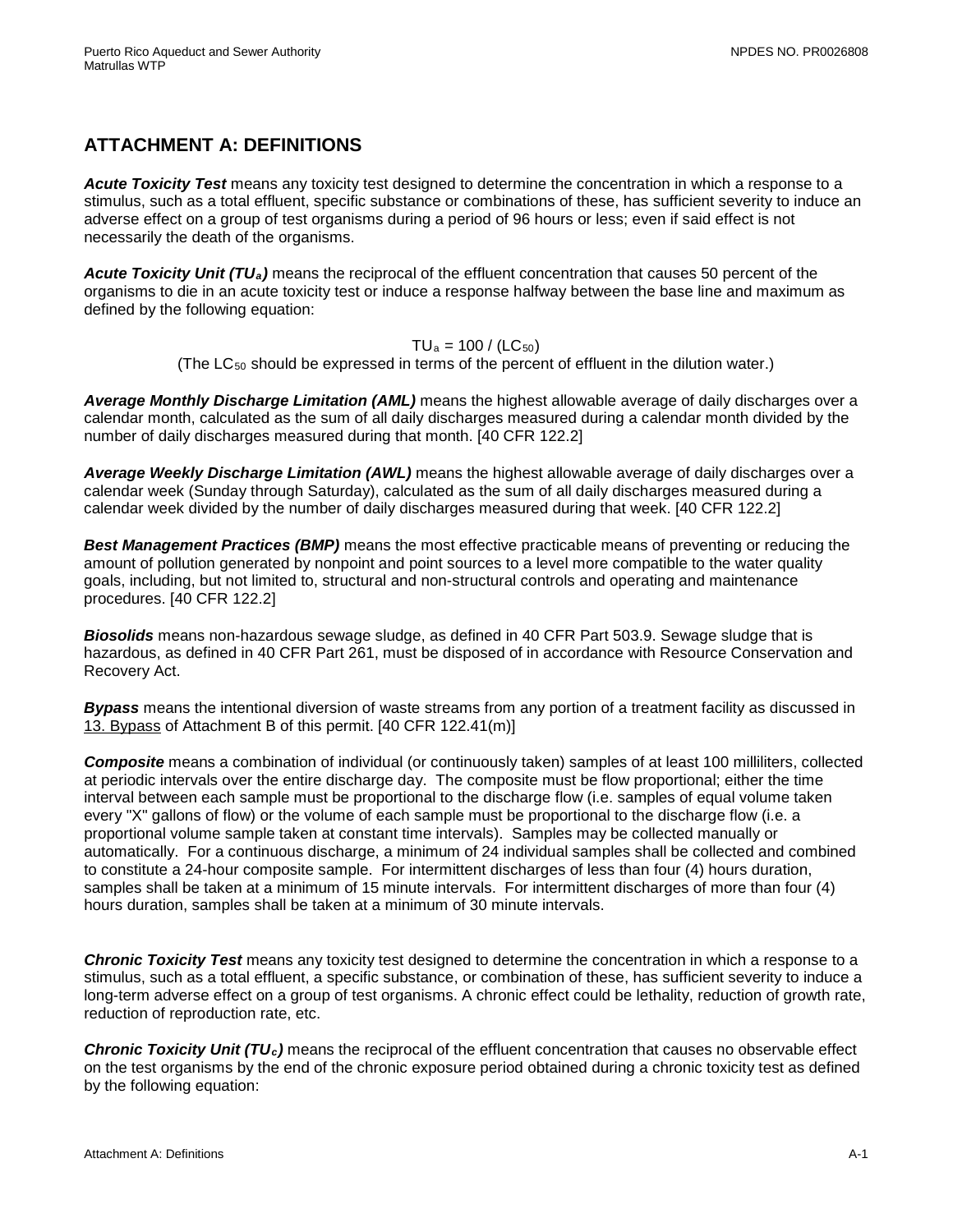### $TU_c = 100 / NOEC$

### (The NOEC value should be expressed in terms of the percent of effluent in the dilution water.)

*Critical Initial Dilution* means the minimum dilution to be determined by means of the sue of a mathematical model to be approved by EQB, and according to the procedures described in the *Mixing Zone and Bioassay Guidelines*, approved by EQB.

*Daily Discharge* is defined as either (1) the total mass of the constituent discharged over the calendar day (12:00 a.m. through 11:59 p.m.) or any 24-hour period that reasonably represents a calendar day for purposes of sampling (as specified in the permit), for a constituent with limitations expressed in units of mass; or (2) the unweighted arithmetic mean measurement of the constituent over the day for a constituent with limitations expressed in other units of measurement (e.g., concentration).

The daily discharge may be determined by the analytical results of a composite sample taken over the course of one day (a calendar day or other 24-hour period defined as a day) or by the arithmetic mean of analytical results from one or more grab samples taken over the course of the day. For composite sampling, if 1 day is defined as a 24-hour period other than a calendar day, the analytical result for the 24-hour period will be considered as the result for the calendar day in which the 24-hour period ends. [40 CFR 122.2]

*Director* means the *Regional Administrator* or the *State Director*, as the context requires, or an authorized representative. Until Puerto Rico has an approved state program authorized by EPA under 40 CFR Part 123, *Director* means the Regional Administrator. Following authorization, *Director* means the State Director. Even in such circumstances, EPA may retain authority to take certain action (see, for example, 40 CFR 123.1(d), 45 *Federal Register* 14178, April 1, 1983, on the retention of jurisdiction over permits EPA issued before program approval). If any condition of this permit requires the reporting of information or other actions to both the Regional Administrator and the State Director, regardless of who has permit issuing authority, the terms *Regional Administrator* and *State Director* will be used in place of *Director*. [40 CFR 122.2]

*Discharge Monitoring Report (DMR)* means EPA uniform national form, including any subsequent additions, revisions, or modifications, for the reporting of self-monitoring results by the Permittee. [40 CFR 122.2]

*Geometric Mean* means the *n*th root of the product of *n* numbers.

*Grab* means an individual sample collected in less than 15 minutes.

*ICIS* means EPA's Integrated Compliance Information System that provides web access to enforcement and compliance assurance data to EPA and state agencies.

*Inhibition Concentration 25 (IC25)* means a point estimate of the effluent concentration that would cause a 25-percent reduction in a non-lethal (e.g., reproduction, growth) or lethal (mortality) biological measurement.

*Lethal Concentration (LC50)* means the concentration of effluent, specific substances or combination of these that is lethal to 50 percent of test organisms exposed during a specific period in a toxicity test.

*Lowest Observable Effects Concentration (LOEC)* means the lowest concentration of an effluent or toxicant that results in adverse effects on the test organisms. That is, where the values for the observed endpoints are statistically different from the control.

*Maximum Daily Discharge Limitation (MDL)* means the highest allowable daily discharge of a pollutant, over a calendar day (or 24-hour period). For pollutants with limitations expressed in units of mass, the daily discharge is calculated as the total mass of the pollutant discharged over the day. For pollutants with limitations expressed in other units of measurement, the daily discharge is calculated as the arithmetic mean measurement of the pollutant over the day.

*Median* is the middle measurement in a set of data. The median of a set of data is found by first arranging the measurements in order of magnitude (either increasing or decreasing order). If the number of measurements (*n*)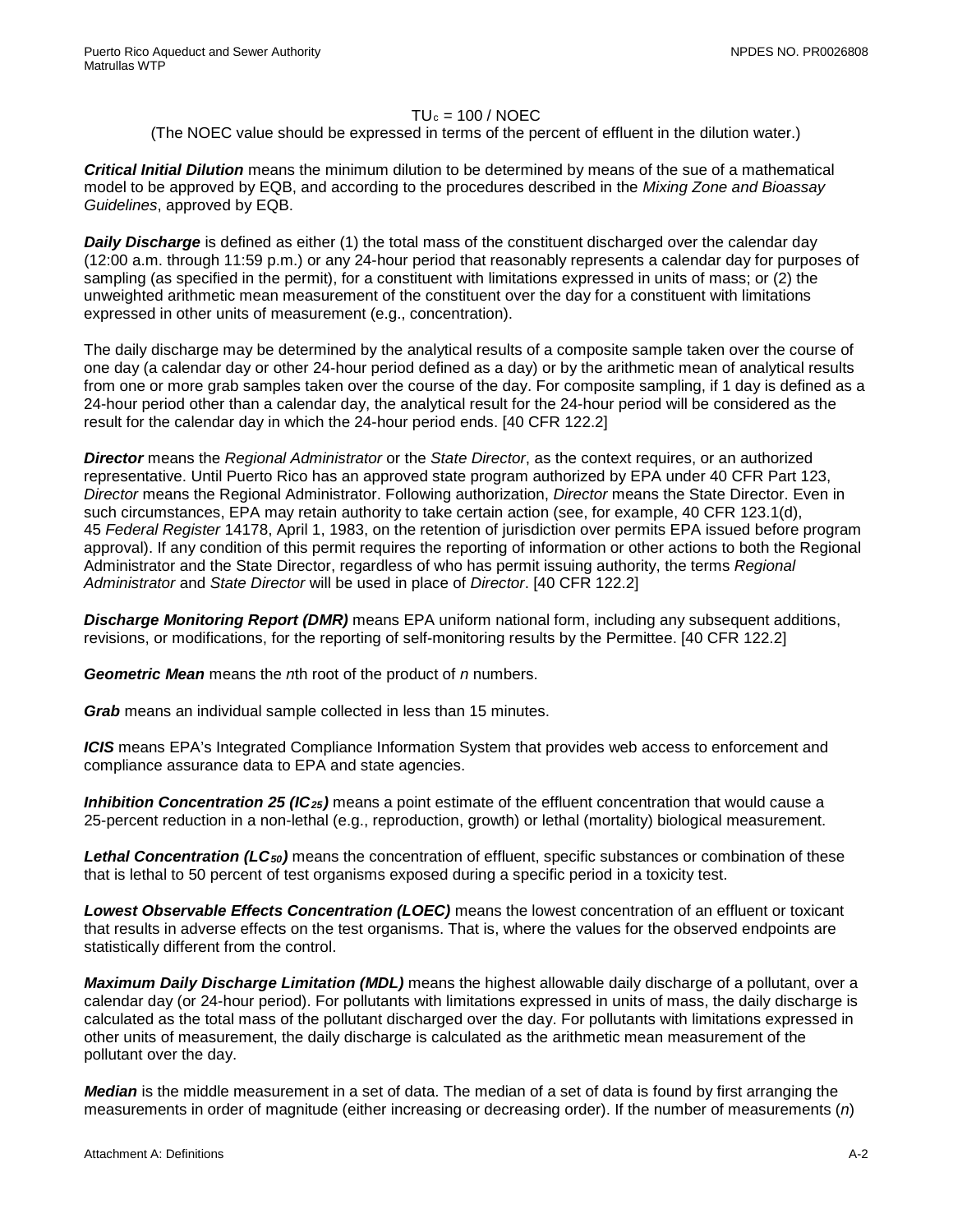is odd, the median =  $X_{(n+1)/2}$ . If *n* is even, the median =  $(X_{n/2} + X_{(n/2)+1})/2$  (i.e., the midpoint between the *n*/2 and *n*/2+1).

*Minimum Level (ML)* is the concentration at which the entire analytical system must give a recognizable signal and acceptable calibration point. The ML is the concentration in a sample that is equivalent to the concentration of the lowest calibration standard analyzed by a specific analytical procedure, assuming that all the methodspecified sample weights, volumes, and processing steps have been followed.

*Mixing Zone* is a limited volume of receiving water that is allocated for mixing with a wastewater discharge where water quality criteria can be exceeded without causing adverse effects on the overall water body.

*Monthly* means one day each month (the same day each month) and a normal operating day (e.g., the 2nd Tuesday of each month).

*No Observed Effect Concentration (NOEC)* means the highest tested concentration of an effluent or a toxicant at which no adverse effects are observed on the aquatic test organisms at a specific time of observation.

*Not Detected (ND)* are those sample results less than the ML.

*Regional Administrator* means the Regional Administrator of EPA Region 2 or the authorized representative of the Regional Administrator.

*Severe property damage* means substantial physical damage to property, damage to the treatment facilities which causes them to become inoperable, or substantial and permanent loss of natural resources which can reasonably be expected to occur in the absence of a bypass. Severe property damage does not mean economic loss caused by delays in production.

*Toxic pollutant* means any of the pollutants listed in 40 CFR 401.15 (45 *Federal Register* 44503, July 30, 1979) and any modification to that list in accordance with CWA section 307(a)(1). [40 CFR 122.2]

**Toxicity Reduction Evaluation (TRE)** is a study conducted in a step-wise process designed to identify the causative agents of effluent or ambient toxicity, isolate the sources of toxicity, evaluate the effectiveness of toxicity control options, and then confirm the reduction in toxicity. The first steps of the TRE consist of collecting data relevant to the toxicity, including additional toxicity testing, and evaluating facility operations and maintenance practices, and best management practices. A Toxicity Identification Evaluation (TIE) may be required as part of the TRE, if appropriate. (A TIE is a set of procedures to identify the specific chemical(s) responsible for toxicity. These procedures are performed in three phases (characterization, identification, and confirmation) using aquatic organism toxicity tests.)

*Total Maximum Daily Loads (TMDLs)* are calculations of the maximum amount of a pollutant that a water body can receive and still safely meet water quality standards. TMDLs are the sum of the individual wasteload allocations for point sources and load allocations for nonpoint sources and natural background. [40 CFR 130.2(i)]

*Upset* is an exceptional incident in which there is unintentional and temporary noncompliance with technologybased permit effluent limitations because of factors beyond the reasonable control of the Permittee. An upset does not include noncompliance to the extent caused by operational error, improperly designed treatment facilities, inadequate treatment facilities, lack of preventive maintenance, or careless or improper operation as discussed in 14. Upset of Attachment B of this permit. [40 CFR 122.41(n)]

*Waters of Puerto Rico* means all coastal waters, surface waters, estuarine waters, ground waters and wetland as defined in Puerto Rico Water Quality Standards Regulations, as amended.

*Weekly* means every seventh day (the same day of each week) and a normal operating day

.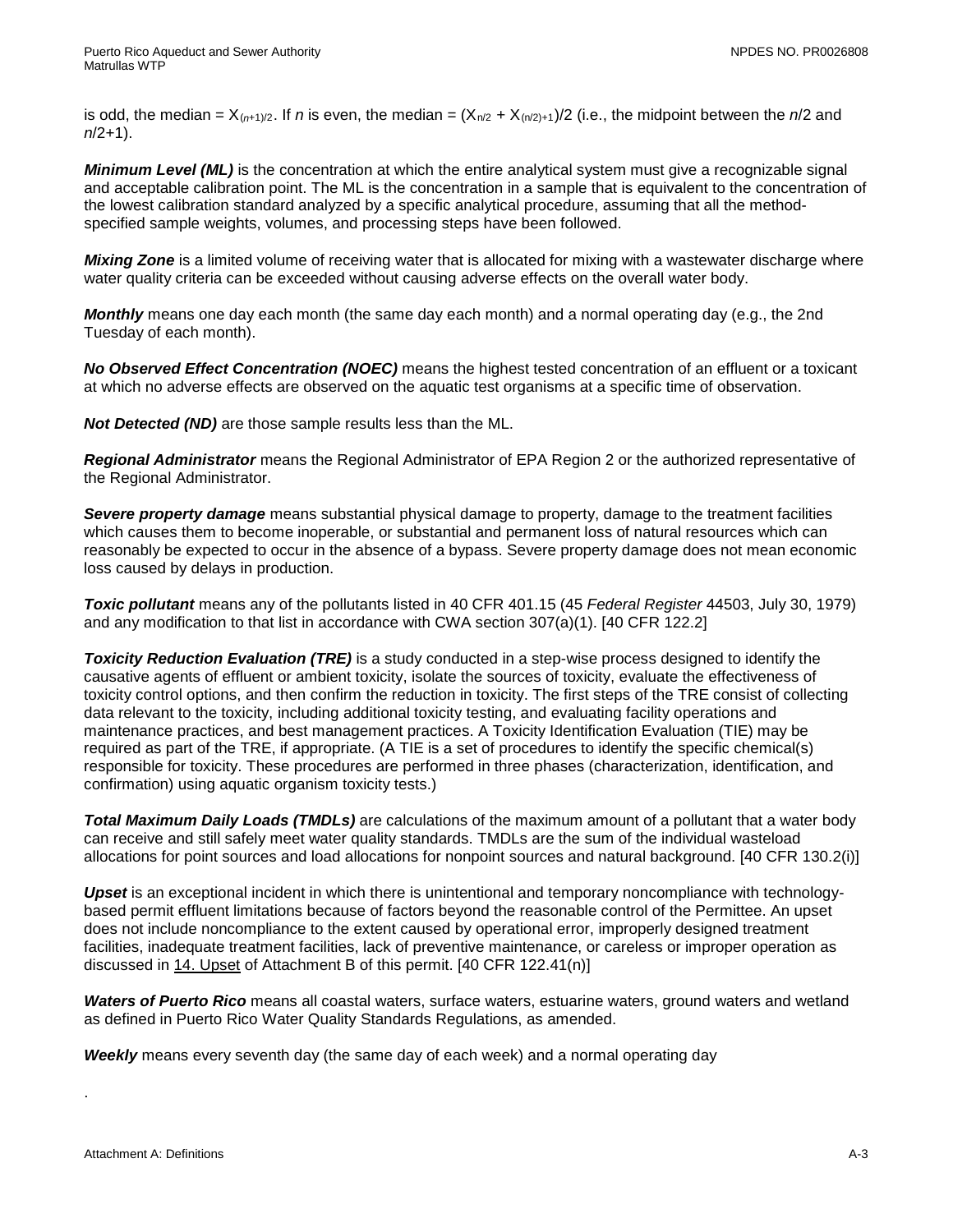# <span id="page-15-0"></span>**ATTACHMENT B: STANDARD CONDITIONS**

General Conditions language in this attachment for sections 1 through 14, and 17 is based on the *Code of Federal Regulations* (CFR) published on **July 1, 2016**. Reference to provisions in the *United States Code* (U.S.C.) is based on the date of permit issuance.

### **Table of Regulatory References for General Conditions**

| Section        | <b>Section Title</b>                           | Reference           |  |
|----------------|------------------------------------------------|---------------------|--|
| $\mathbf{1}$ . | Duty to comply                                 | 40 CFR 122.41(a)    |  |
| 2.             | Duty to reapply                                | 40 CFR 122.41(b)    |  |
| 3.             | Need to halt or reduce not a defense           | 40 CFR 122.41(c)    |  |
| 4.             | Duty to mitigate                               | 40 CFR 122.41(d)    |  |
| 5.             | Proper operation and maintenance               | 40 CFR 122.41(e)    |  |
| 6.             | Permit actions                                 | 40 CFR 122.41(f)    |  |
| 7.             | Property rights                                | 40 CFR 122.41(g)    |  |
| 8.             | Duty to provide information                    | 40 CFR 122.41(h)    |  |
| 9.             | Inspection and entry                           | 40 CFR 122.41(i)    |  |
| 10.            | Monitoring and records                         | 40 CFR 122.41(j)    |  |
| 11.            | Signatory requirements                         | 40 CFR 122.41(k)    |  |
| 12.            | Reporting requirements                         | 40 CFR 122.41(I)    |  |
| 13.            | <b>Bypass</b>                                  | 40 CFR 122.41(m)    |  |
| 14.            | Upset                                          | 40 CFR 122.41(n)    |  |
| 15.            | Removed substances                             | 33 U.S.C. 1311      |  |
| 16.            | Oil and hazardous substance liability          | 33 U.S.C. 1321      |  |
| 17.            | Reopener clause for toxic effluent limitations | 40 CFR 122.44(b)(1) |  |
| 18.            | State laws                                     | 33 U.S.C. 1370      |  |
| 19.            | Availability of information                    | 33 U.S.C. 1318      |  |
| 20.            | Severability                                   |                     |  |

- 1. Duty to Comply [40 CFR 122.41(a)].
	- a. The Permittee shall comply with all conditions of this permit. Any permit noncompliance constitutes a violation of the Clean Water Act and is grounds for enforcement action; for permit termination, revocation and reissuance, or modification; or for denial of a permit renewal application.
	- b. The Permittee shall comply with effluent standards or prohibitions established under section 307(a) of the Clean Water Act for toxic pollutants and with standards for sewage sludge use or disposal established under section 405(d) of the Clean Water Act within the time provided in the regulations that establish these standards or prohibitions or standards for sewage sludge use or disposal, even if the permit has not yet been modified to incorporate the requirement.
	- c. The Clean Water Act provides that any person who violates sections 301, 302, 306, 307, 308, 318 or 405 of the Clean Water Act, or any permit condition or limitation implementing any such sections in a permit issued under section 402, or any requirement imposed in a pretreatment program approved under sections 402(a)(3) or 402(b)(8) of the Clean Water Act, is subject to a civil penalty not to exceed \$25,000 per day for each violation (\$37,500 as adjusted by 40 CFR Part 19).
	- d. The Clean Water Act provides that any person who negligently violates sections 301, 302, 306, 307, 308, 318, or 405 of the Clean Water Act, or any permit condition or limitation implementing any such sections in a permit issued under section 402 of the Clean Water Act, or any requirement imposed in a pretreatment program approved under section 402(a)(3) or 402(b)(8) of the Clean Water Act, is subject to criminal penalties of not less than \$2,500 nor more than \$25,000 per day of violation, or imprisonment of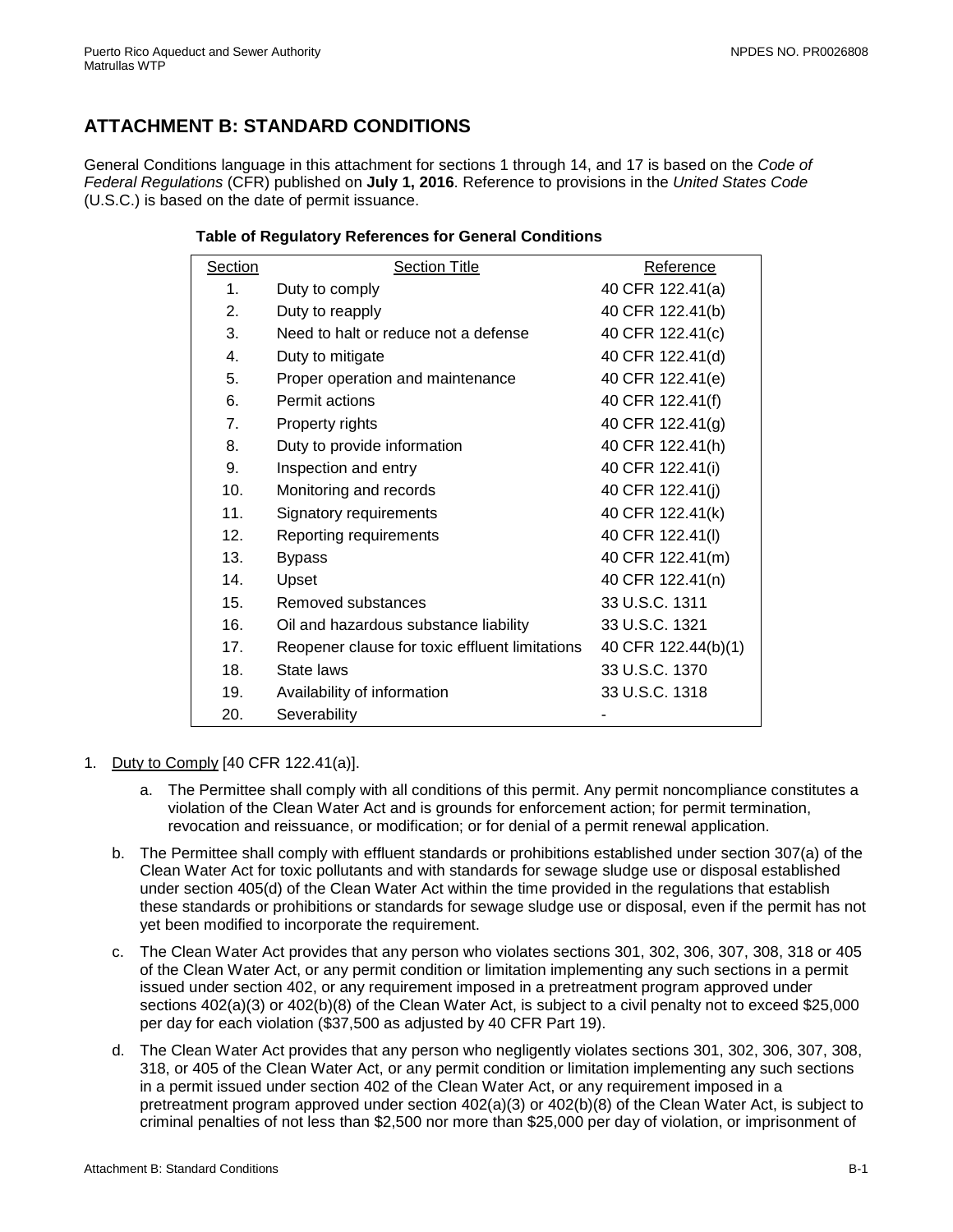not more than 1 year, or both. In the case of a second or subsequent conviction for a negligent violation of the Clean Water Act, a person shall be subject to criminal penalties of not more than \$50,000 per day of violation, or by imprisonment of not more than 2 years, or both.

- e. The Clean Water Act provides that any person who knowingly violates sections 301, 302, 306, 307, 308, 318, or 405 of the Clean Water Act, or any permit condition or limitation implementing any of such sections in a permit issued under section 402 of the Clean Water Act, or any requirement imposed in a pretreatment program approved under section 402(a)(3) or 402(b)(8) of the Clean Water Act, is subject to criminal penalties of not less than \$5,000 nor more than \$50,000 per day of violation, or imprisonment for not more than 3 years, or both. In the case of a second or subsequent conviction for a knowing violation of the Clean Water Act, a person shall be subject to criminal penalties of not more than \$100,000 per day of violation, or imprisonment of not more than 6 years, or both.
- f. Any person who knowingly violates sections 301, 302, 303, 306, 307, 308, 318 or 405 of the Clean Water Act, or any permit condition or limitation implementing any of such sections in a permit issued under section 402 of the Clean Water Act, and who knows at that time that he thereby places another person in imminent danger of death or serious bodily injury, shall, upon conviction, be subject to a fine of not more than \$250,000 or imprisonment of not more than 15 years, or both. A person which is an organization, as defined at 33 U.S.C. 309(c)(3)(B)(iii), shall, upon conviction be subject to a fine of not more than \$1,000,000. In the case of a second or subsequent conviction for a knowing endangerment violation of the Clean Water Act, the maximum punishment shall be doubled with respect to both fine and imprisonment.
- g. Any person who knowingly makes any false material statement, representation, or certification in any application, record, report, plan, or other document filed or required to be maintained under the Clean Water Act or who knowingly falsifies, tampers with, or renders inaccurate any monitoring device or method required to be maintained under this chapter, shall upon conviction, be punished by a fine of not more than \$10,000, or imprisonment for not more than 2 years, or both. In the case of a second or subsequent conviction, under this paragraph, punishment shall be by a fine of not more than \$20,000 per day of violation, or by imprisonment of not more than 4 years, or both.
- h. Any person may be assessed an administrative penalty by the Administrator for violating sections 301, 302, 306, 307, 308, 318 or 405 of this Act, or any permit condition or limitation implementing any of such sections in a permit issued under section 402 of this Act. Administrative penalties for Class I violations are not to exceed \$10,000 per violation (\$16,000 as adjusted by 40 CFR Part 19), with the maximum amount of any Class I penalty assessed not to exceed \$25,000 (\$37,500 as adjusted by 40 CFR Part 19). Penalties for Class II violations are not to exceed \$10,000 per day for each day during which the violation continues (\$16,000 as adjusted by 40 CFR Part 19), with the maximum amount of any Class II penalty not to exceed \$125,000 (\$177,500 as adjusted by 40 CFR Part 19).
- 2. Duty to Reapply [40 CFR 122.41(b)]. This permit and the authorization to discharge shall terminate on the expiration date indicated on the first page. In order to receive authorization to discharge after the expiration date of this permit, the Permittee shall apply for and obtain a new permit. If the permit issuing authority remains the EPA, the Permittee shall complete, sign, and submit an application to the Director no later than 180 days before the expiration date. All applications must be submitted to:

Javier Laureano, Director Clean Water Division U.S. Environmental Protection Agency, Region 2 290 Broadway, 24th Floor New York, NY 10007-1866 Attention: Clean Water Regulatory Branch

- 3. Need to Halt or Reduce not a Defense [40 CFR 122.41(c)]. It shall not be a defense for a Permittee in an enforcement action that it would have been necessary to halt or reduce the permitted activity in order to maintain compliance with the conditions of this permit.
- 4. Duty to Mitigate [40 CFR 122.41(d)]. The Permittee shall take all reasonable steps to minimize or prevent any discharge or sludge use or disposal in violation of this permit which has a reasonable likelihood of adversely affecting human health or the environment.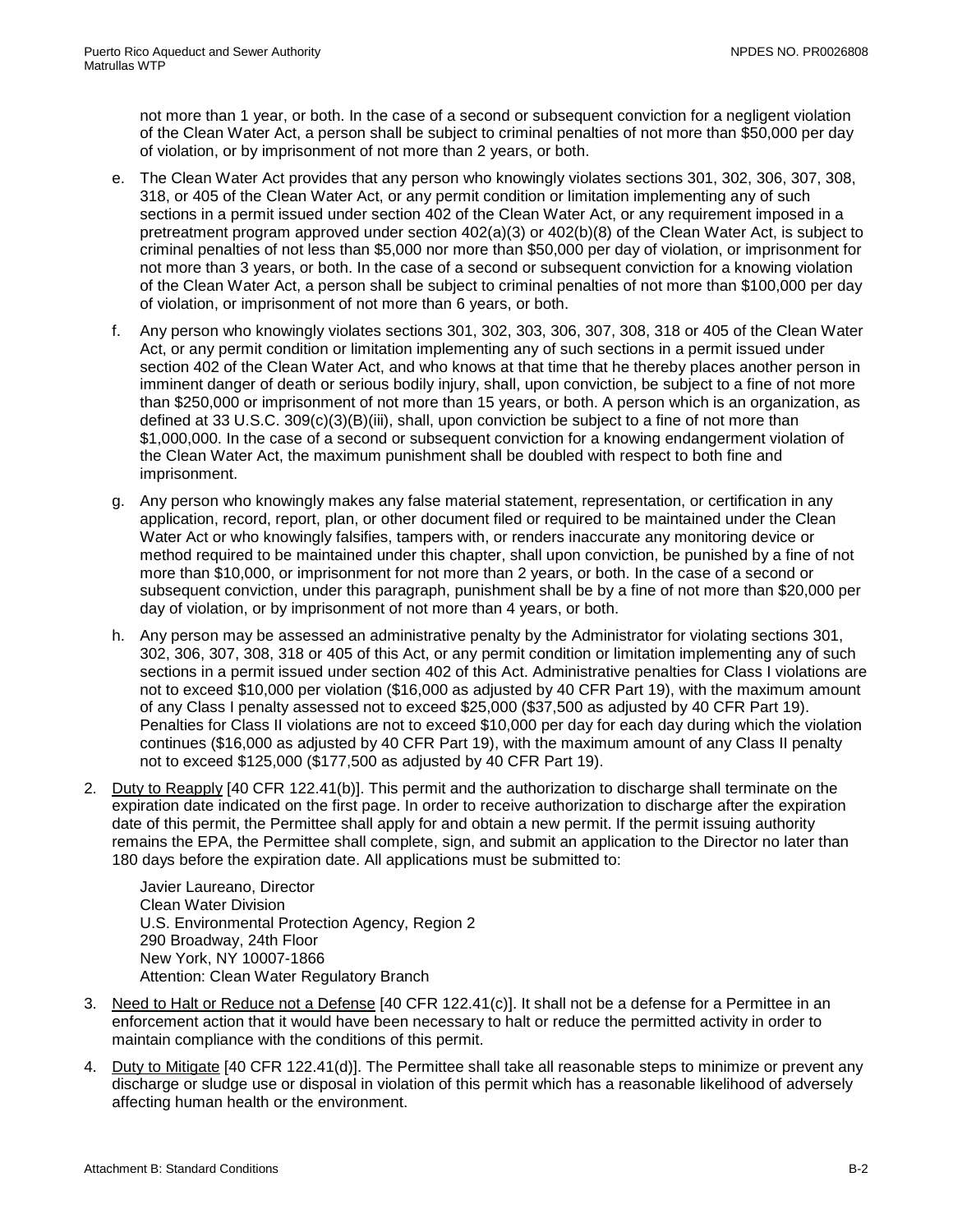- 5. Proper operation and maintenance [40 CFR 122.41(e)]. The Permittee shall at all times properly operate and maintain all facilities and systems of treatment and control (and related appurtenances) which are installed or used by the Permittee to achieve compliance with the conditions of this permit. Proper operation and maintenance also includes adequate laboratory controls and appropriate quality assurance procedures. This provision requires the operation of back up or auxiliary facilities or similar systems which are installed by a Permittee only when the operation is necessary to achieve compliance with the conditions of the permit.
- 6. Permit actions [40 CFR 122.41(f)]. This permit may be modified, revoked and reissued, or terminated during its term pursuant to 40 CFR Part 122, Subpart D. The filing of a request by the Permittee for a permit modification, revocation and reissuance, or termination, or a notification of planned changes or anticipated noncompliance does not stay any permit condition.
- 7. Property rights [40 CFR 122.41(g)]. This permit does not convey any property rights of any sort, or any exclusive privileges.
- 8. Duty to provide information [40 CFR 122.41(h)]. The Permittee shall furnish to the Director, within a reasonable time, any information which the Director may request to determine whether cause exists for modifying, revoking and reissuing, or terminating this permit, or to determine compliance with this permit. The Permittee shall also furnish to the Director, upon request, copies of records required to be kept by this permit.
- 9. Inspection and Entry [40 CFR 122.41(i)]. The Permittee shall allow the Director, or an authorized representative (including an authorized contractor acting as a representative of the Administrator), upon presentation of credentials and other documents as may be required by law, to:
	- a. Enter upon the Permittee's premises where a regulated facility or activity is located or conducted, or where records must be kept under the conditions of this permit;
	- b. Have access to and copy, at reasonable times, any records that must be kept under the conditions of this permit;
	- c. Inspect at reasonable times any facilities, equipment (including monitoring and control equipment), practices, or operations regulated or required under this permit; and
	- d. Sample or monitor at reasonable times, for the purposes of assuring permit compliance or as otherwise authorized by the Clean Water Act, any substances or parameters at any location.
- 10. Monitoring and records [40 CFR 122.41(j)].
	- a. Samples and measurements taken for the purpose of monitoring shall be representative of the monitored activity.
	- b. Except for records of monitoring information required by this permit related to the Permittee's sewage sludge use and disposal activities, which shall be retained for a period of at least five years (or longer as required by 40 CFR Part 503), the Permittee shall retain records of all monitoring information, including all calibration and maintenance records and all original strip chart recordings for continuous monitoring instrumentation, copies of all reports required by this permit, and records of all data used to complete the application for this permit, for a period of at least 3 years from the date of the sample, measurement report or application. This period may be extended by request of the Director at any time.
	- c. Records of monitoring information shall include:
		- 1) The date, exact place, and time of sampling or measurements;
		- 2) The individual(s) who performed the sampling or measurements;
		- 3) The date(s) analyses were performed;
		- 4) The individual(s) who performed the analyses;
		- 5) The analytical techniques or methods used; and
		- 6) The results of such analyses.
	- d. Monitoring must be conducted according to test procedures approved under 40 CFR Part 136 and any subsequent changes to the methods contained therein unless another method is required under 40 CFR subchapters N or O.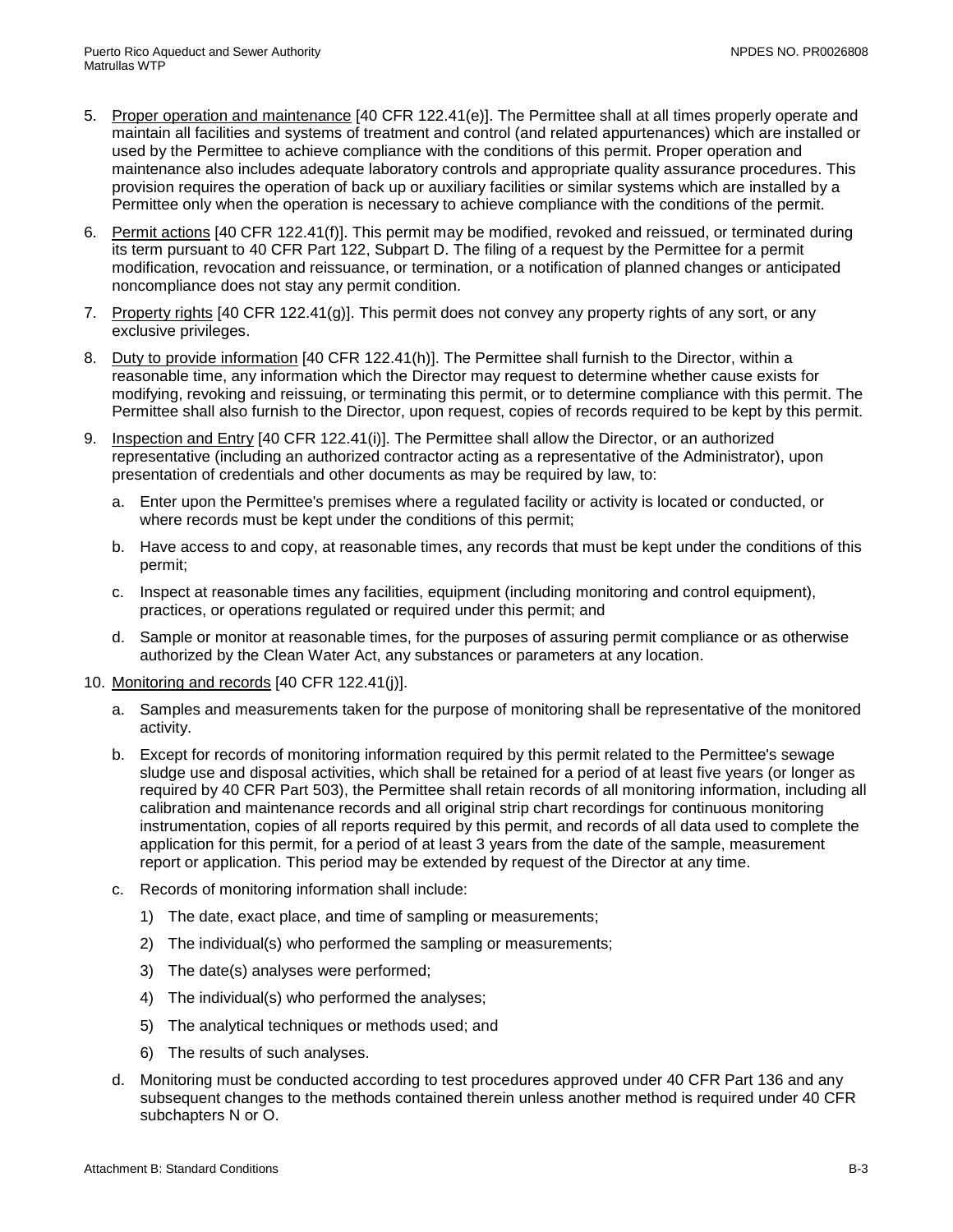- e. The Clean Water Act provides that any person who falsifies, tampers with, or knowingly renders inaccurate any monitoring device or method required to be maintained under this permit shall, upon conviction, be punished by a fine of not more than \$10,000, or by imprisonment for not more than 2 years, or by both. If a conviction of a person is for a violation committed after a first conviction of such person under this paragraph, punishment is a fine of not more than \$20,000 per day of violation, or by imprisonment of not more than four years, or both. [See U.S.C. 1319(c)(4)].
- 11. Signatory requirements [40 CFR 122.41(k)]. All applications, reports, or information submitted to the Director shall be signed and certified. (See 40 CFR 122.22)
	- a. Applications. All permit applications shall be signed as follows:
		- 1) For a corporation. By a responsible corporate officer. For the purpose of this section, a responsible corporate officer means: (i) A president, secretary, treasurer, or vice-president of the corporation in charge of a principal business function, or any other person who performs similar policy- or decisionmaking functions for the corporation, or (ii) the manager of one or more manufacturing, production, or operating facilities, provided, the manager is authorized to make management decisions which govern the operation of the regulated facility including having the explicit or implicit duty of making major capital investment recommendations, and initiating and directing other comprehensive measures to assure long term environmental compliance with environmental laws and regulations; the manager can ensure that the necessary systems are established or actions taken to gather complete and accurate information for permit application requirements; and where authority to sign documents has been assigned or delegated to the manager in accordance with corporate procedures.

Note: EPA does not require specific assignments or delegations of authority to responsible corporate officers identified in 40 CFR 122.22(a)(1)(i). EPA will presume that these responsible corporate officers have the requisite authority to sign permit applications unless the corporation has notified the Director to the contrary. Corporate procedures governing authority to sign permit applications may provide for assignment or delegation to applicable corporate positions under 40 CFR 122.22(a)(1)(ii) rather than to specific individuals.

- 2) For a partnership or sole proprietorship. By a general partner or the proprietor, respectively; or
- 3) For a municipality, state, federal, or other public agency. By either a principal executive officer or ranking elected official. For purposes of this section, a principal executive officer of a federal agency includes: a) The chief executive officer of the agency, or b) a senior executive officer having responsibility for the overall operations of a principal geographic unit of the agency (e.g., Regional Administrators of EPA).
- b. All reports required by permits, and other information requested by the Director shall be signed by a person described in paragraph 11.a of Part II.B, or by a duly authorized representative of that person. A person is a duly authorized representative only if:
	- 1) The authorization is made in writing by a person described in paragraph 11.a;
	- 2) The authorization specifies either an individual or a position having responsibility for the overall operation of the regulated facility or activity such as the position of plant manager, operator of a well or a well field, superintendent, position of equivalent responsibility, or an individual or position having overall responsibility for environmental matters for the company, (A duly authorized representative may thus be either a named individual or any individual occupying a named position.) and,
	- 3) The written authorization is submitted to the Regional Administrator, U.S. Environmental Protection Agency, Region 2, 290 Broadway, New York, NY 10007-1866, Attention: Compliance Assistance Program Support Branch, and to EQB.
- c. Changes to authorization. If an authorization under paragraph 11.b of Part II.B is no longer accurate because a different individual or position has responsibility for the overall operation of the facility, a new authorization satisfying the requirements of paragraph 11.b of Part II.B must be submitted to the Director prior to or together with any reports, information, or applications to be signed by an authorized representative.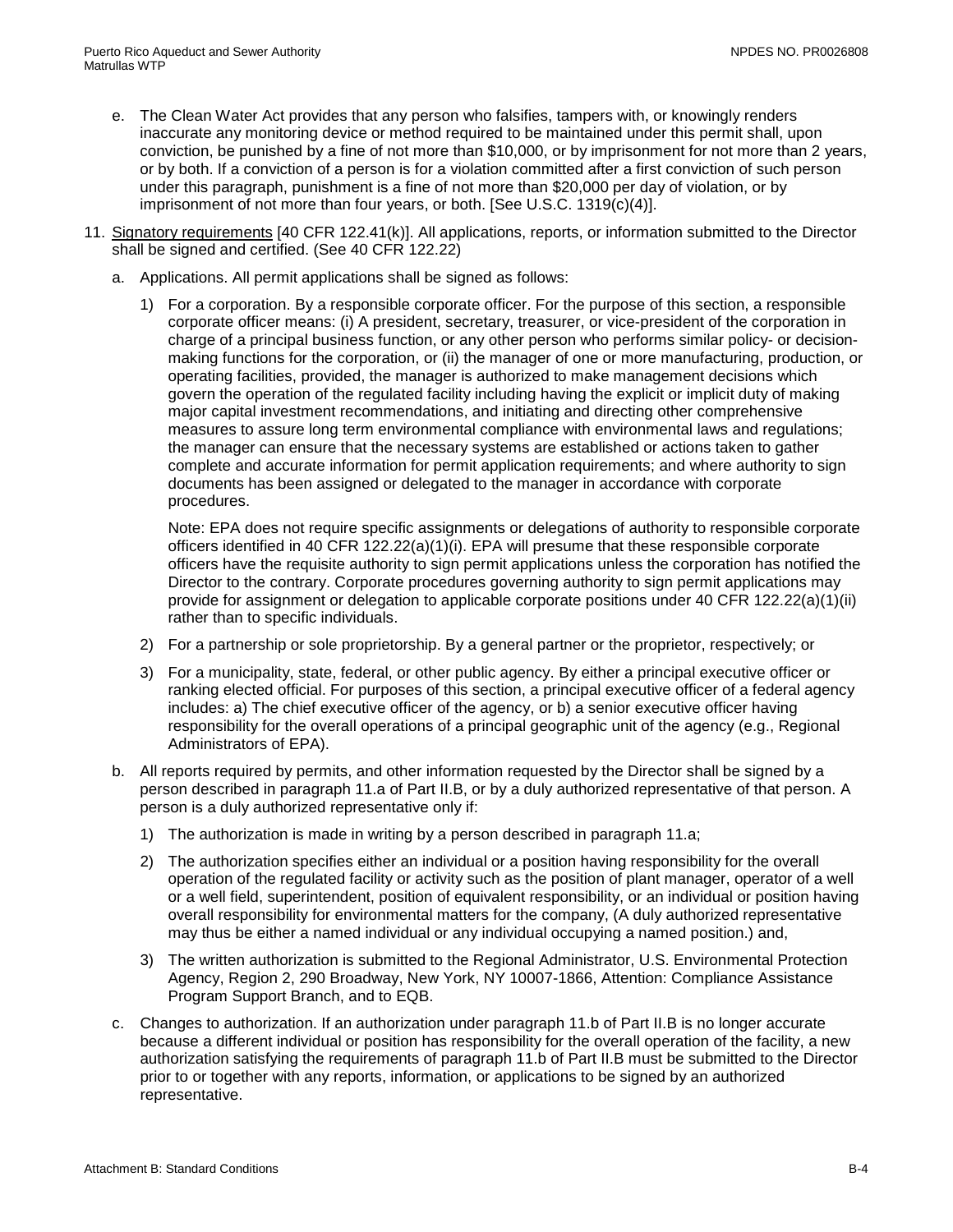d. Certification. Any person signing a document under paragraph 11.a or 11.b of Part II.B shall make the following certification:

I certify under penalty of law that this document and all attachments were prepared under my direction or supervision in accordance with a system designed to assure that qualified personnel properly gather and evaluate the information submitted. Based on my inquiry of the person or persons who manage the system, or those persons directly responsible for gathering the information, the information submitted is, to the best of my knowledge and belief, true, accurate, and complete. I am aware that there are significant penalties for submitting false information, including the possibility of fine and imprisonment for knowing violations.

- e. The Clean Water Act provides that any person who knowingly makes any false material statement, representation, or certification in any record or other document submitted or required to be maintained under this permit, including monitoring reports or reports of compliance or noncompliance shall, upon conviction, be punished by a fine of not more than \$10,000 per violation, or by imprisonment for not more than 6 months per violation, or by imprisonment for not more than 6 months per violation, or by both. If a conviction is for a violation committed after a first conviction of such person under this paragraph, punishment shall be by a fine of not more than \$20,000 per day of violation, or by imprisonment of not more than four years, or both. (See CWA section 309.c.4).
- 12. Reporting Requirements [40 CFR 122.41(l)].
	- a. Planned changes. The Permittee shall give notice to the Director as soon as possible of any planned physical alterations or additions to the permitted facility. Notice is required only when:
		- 1) The alteration or addition to a permitted facility may meet one of the criteria for determining whether a facility is a new source in 40 CFR 122.29(b);
		- 2) The alteration or addition could significantly change the nature or increase the quantity of pollutants discharged. This notification applies to pollutants which are subject neither to effluent limitations in the permit, nor to notification requirements under paragraph 4.a of Part I.B (40 CFR 122.42(a)(1)); or
		- 3) The alteration or addition results in a significant change in the Permittee's sludge use or disposal practices, and such alteration, addition, or change may justify the application of permit conditions that are different from or absent in the existing permit, including notification of additional use or disposal sites not reported during the permit application process or not reported pursuant to an approved land application plan.
	- b. Anticipated noncompliance. The Permittee shall give advance notice to the Director of any planned changes in the permitted facility or activity which may result in noncompliance with permit requirements.
	- c. Transfers. This permit is not transferable to any person except after notice to the Director. The Director may require modification or revocation and reissuance of the permit to change the name of the Permittee and incorporate such other requirements as may be necessary under the Clean Water Act. (See 40 CFR 122.61; in some cases, modification or revocation and reissuance is mandatory.)
	- d. Monitoring reports. Monitoring results shall be reported at the intervals specified in Part III of this permit.
		- 1) Monitoring results shall be reported on a Discharge Monitoring Report (DMR) or forms provided or specified by the Director for reporting results of monitoring of sludge use or disposal practices.
		- 2) If the Permittee monitors any pollutant more frequently than required by the permit using test procedures approved under 40 CFR Part 136, or another method required for an industry-specific waste stream under 40 CFR subchapters N or O, the results of such monitoring shall be included in the calculation and reporting of the data submitted in the DMR or sludge reporting form specified by the Director.
		- 3) Calculations for all limitations which require averaging of measurements shall utilize an arithmetic mean unless otherwise specified by the Director in the permit.
	- e. Compliance Schedules. Reports of compliance or noncompliance with, or any progress reports on, interim and final requirements contained in any compliance schedule of this permit shall be submitted no later than 14 days following each schedule date.
	- f. Twenty four hour reporting.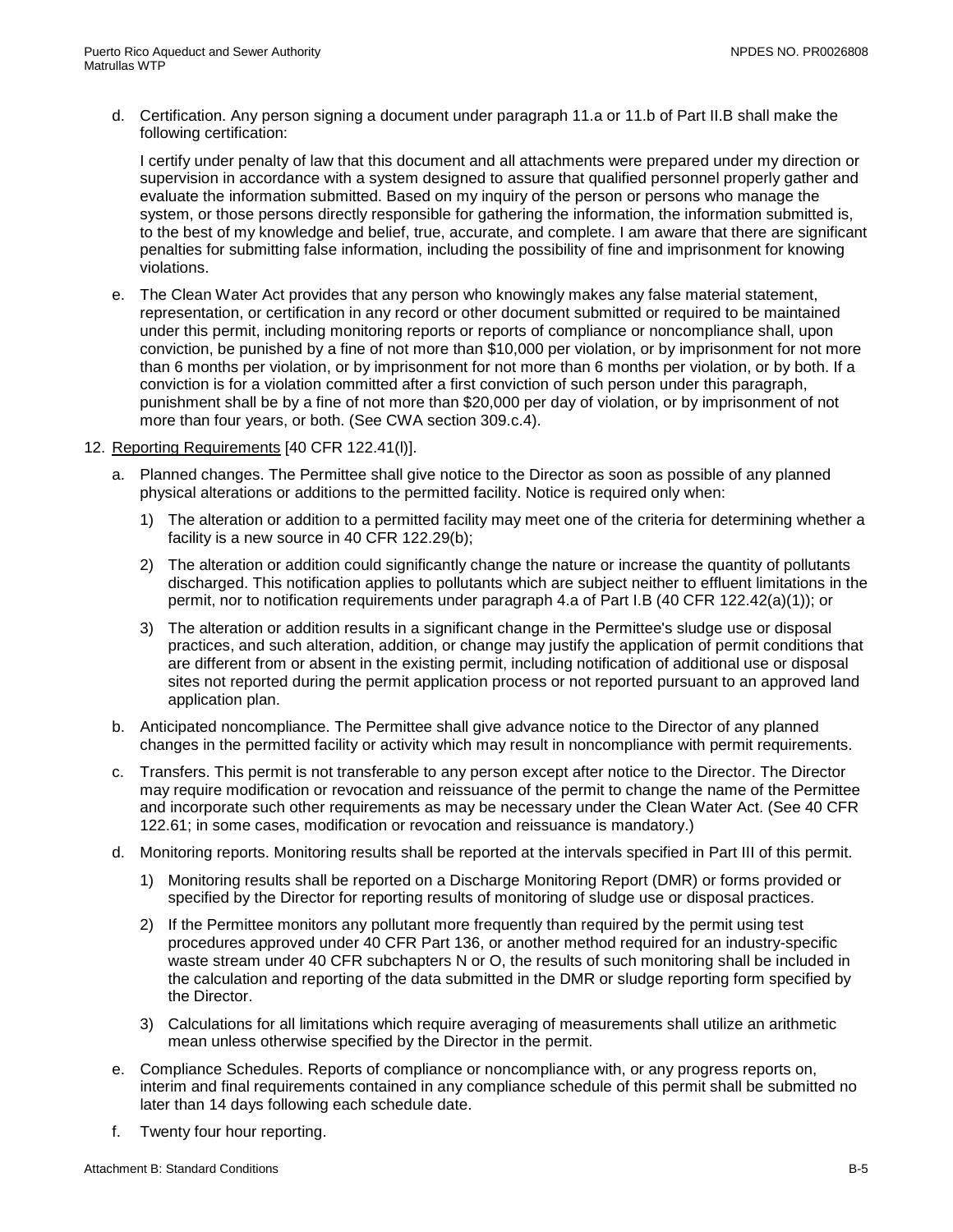- 1) The Permittee shall report any noncompliance which may endanger health or the environment. Any information shall be provided orally within 24 hours from the time the Permittee becomes aware of the circumstances to EPA Region 2, Caribbean Environmental Protection Division at (787) 977-5870 and State Director. A written submission shall also be provided within 5 days of the time the Permittee becomes aware of the circumstances. The written submission shall contain a description of the noncompliance and its cause; the period of noncompliance, including exact dates and times, and if the noncompliance has not been corrected, the anticipated time it is expected to continue; and steps taken or planned to reduce, eliminate, and prevent reoccurrence of the noncompliance.
- 2) The following shall be included as information which must be reported within 24 hours under this paragraph.
	- a) Any unanticipated bypass (see 13 below) which exceeds any effluent limitation in the permit. [See 40 CFR 122.41(g)].
	- b) Any upset (see 14 below) which exceeds any effluent limitation in the permit.
	- c) Violation of a maximum daily discharge limitation for any of the pollutants listed by the Director in the permit to be reported within 24 hours. (See 40 CFR 122.44(g)).
- 3) The Director may waive the written report on a case by case basis for reports under paragraph 12.f.(2) of Part II.B if the oral report has been received within 24 hours.
- g. Other noncompliance. The Permittee shall report all instances of noncompliance not reported under paragraphs 12.d, e, and f of Part II.B, at the time the monitoring reports are submitted. The reports shall contain the information listed in paragraph 12.f of Part II.B.
- h. Other information. Where the Permittee becomes aware that it failed to submit any relevant facts in a permit application, or submitted incorrect information in a permit application or in any report to the Director, it shall promptly submit such facts or information.
- 13. Bypass [40 CFR 122.41(m)].
	- a. Bypass not exceeding limitations. The Permittee may allow any bypass to occur which does not cause effluent limitations to be exceeded, but only if it also is for essential maintenance to assure efficient operation. These bypasses are not subject to the provisions of paragraphs 13.b. and 13.c of Part II.B.
	- b. Notice.
		- 1) Anticipated bypass. If the Permittee knows in advance of the need for a bypass, it shall submit prior notice, if possible at least ten days before the date of the bypass.
		- 2) Unanticipated bypass. The Permittee shall submit notice of an unanticipated bypass as required in paragraph 12.f of Part II.B (24-hour notice).
	- c. Prohibition of bypass.
		- 1) Bypass is prohibited, and the Director may take enforcement action against a Permittee for bypass, unless:
			- a) Bypass was unavoidable to prevent loss of life, personal injury, or severe property damage;
			- b) There were no feasible alternatives to the bypass, such as the use of auxiliary treatment facilities, retention of untreated wastes, or maintenance during normal periods of equipment downtime. This condition is not satisfied if adequate back up equipment should have been installed in the exercise of reasonable engineering judgment to prevent a bypass which occurred during normal periods of equipment downtime or preventive maintenance; and
			- c) The Permittee submitted notices as required under paragraph 13.b of Part II.B.
		- 2) The Director may approve an anticipated bypass, after considering its adverse effects, if the Director determines that it will meet the three conditions listed above in paragraph 13.b.(1) of Part II.B.
- 14. Upset [40 CFR 122.41(n)].
	- a. Effect of an upset. An upset constitutes an affirmative defense to an action brought for noncompliance with such technology-based permit effluent limitations if the requirements of paragraph 14.(b) of Part II.B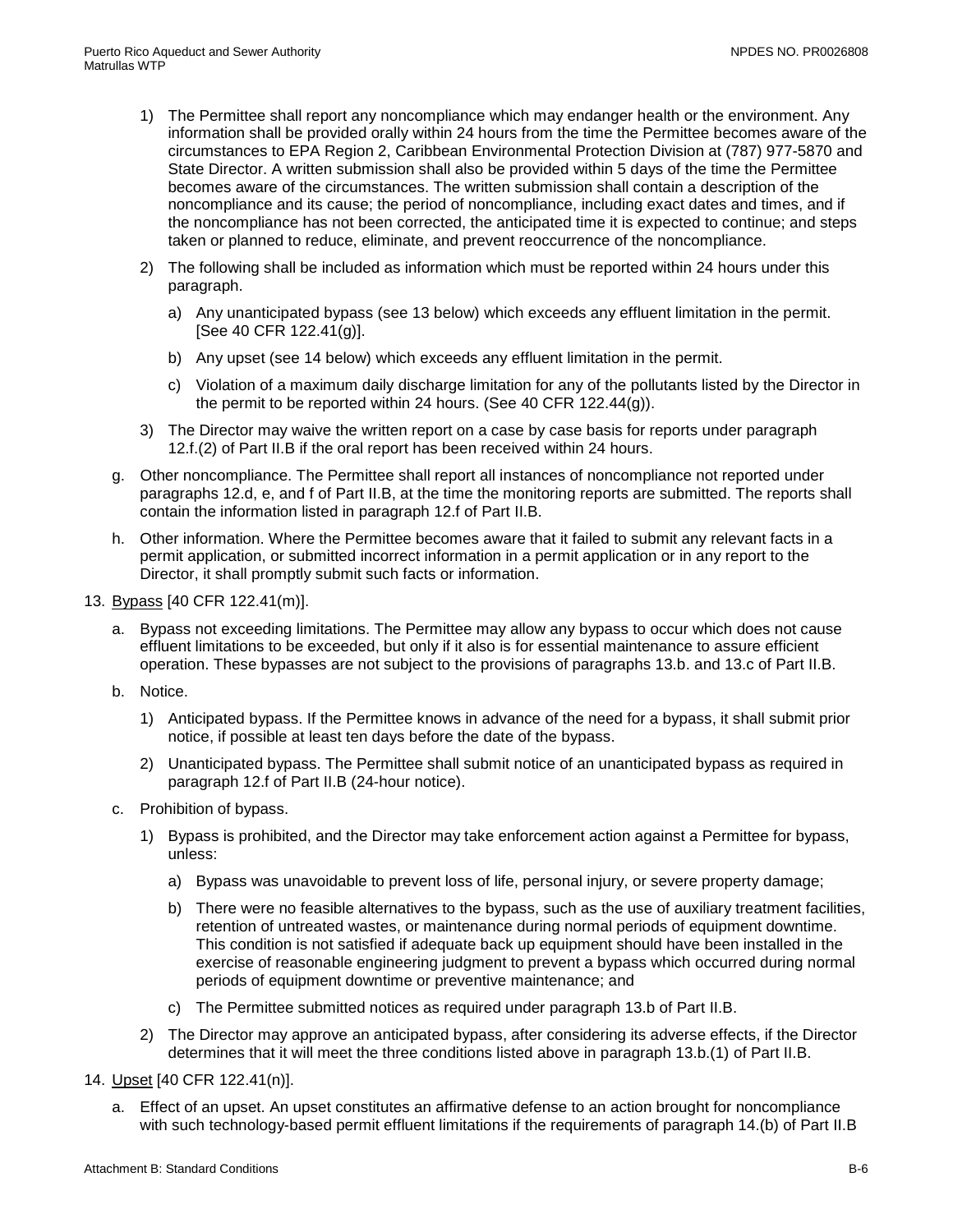are met. No determination made during administrative review of claims that noncompliance was caused by upset, and before an action for noncompliance, is final administrative action subject to judicial review.

- b. Conditions necessary for a demonstration of upset. A Permittee who wishes to establish the affirmative defense of upset shall demonstrate, through properly signed, contemporaneous operating logs, or other relevant evidence that:
	- 1) An upset occurred and that the Permittee can identify the cause(s) of the upset;
	- 2) The permitted facility was at the time being properly operated;
	- 3) The Permittee submitted notice of the upset as required in paragraph 12.f.(2)(b) of Part II.B (24 hour notice); and
	- 4) The Permittee complied with any remedial measures required under paragraph 4 of Part II.B (duty to mitigate).
- c. Burden of proof. In any enforcement proceeding the Permittee seeking to establish the occurrence of an upset has the burden of proof.
- 15. Removed substances (33 U.S.C. 1311). Pursuant to section 301 of the Clean Water Act, solids, sludges, filter backwash or other pollutants removed in the course of treatment or control of wastewaters and/or the treatment of intake waters shall be disposed of in a manner such as to prevent any pollutant from such materials from entering navigable waters. The following data shall be reported together with the monitoring data required in paragraph 2 of Part I.B:
	- a. The sources of the materials to be disposed of;
	- b. The approximate volumes and weights;
	- c. The method by which they were removed and transported; and
	- d. Their final disposal locations.
- 16. Oil and hazardous substance liability (33 U.S.C. 1321). The imposition of responsibilities upon, or the institution of any legal action against the Permittee under CWA section 311 shall be in conformance with regulations promulgated pursuant to Section 311 to discharges from facilities with NPDES permits.
- 17. Reopener clause for toxic effluent limitations [40 CFR 122.44(B)(1)]. Other effluent limitations and standards under CWA sections 301, 302, 303, 307, 318 and 405. If any applicable toxic effluent standard or prohibition (including any schedule of compliance specified in such effluent standard or prohibition) is promulgated under CWA section 307(a) for a toxic pollutant and that standard or prohibition is more stringent than any limitation on the pollutant in the permit, the Director shall institute proceedings under these regulations to modify or revoke and reissue the permit to conform to the toxic effluent standard or prohibition. See also 40 CFR 122.41(a).
- 18. State laws (33 U.S.C. 1370). Nothing in this permit shall be construed to preclude the institution of any legal action or relieve the Permittee from any responsibilities, liabilities, or penalties established pursuant to any applicable state law or regulation under authority preserved by CWA section 510. The issuance of this permit does not preempt any duty to obtain state or local assent required by law for the discharge.
- 19. Availability of information (33 U.S.C. 1318). (CWA section 308)
	- a. NPDES permits, effluent data, and information required by NPDES application forms provided by the Director under 40 CFR 122.21 (including information submitted on the forms themselves and any attachments used to supply information required by the forms) shall be available for public inspection at the offices of the Regional Administrator and State Director.
	- b. In addition to the information set forth in subsection a., any other information submitted to EPA in accordance with the conditions of this permit shall be made available to the public without further notice unless a claim of business confidentiality is asserted at the time of submission in accordance with the procedures in 40 CFR Part 2 (Public Information).
	- c. If a claim of confidentiality is made for information other than that enumerated in subsection a., that information shall be treated in accordance with the procedures in 40 CFR Part 2. Only information